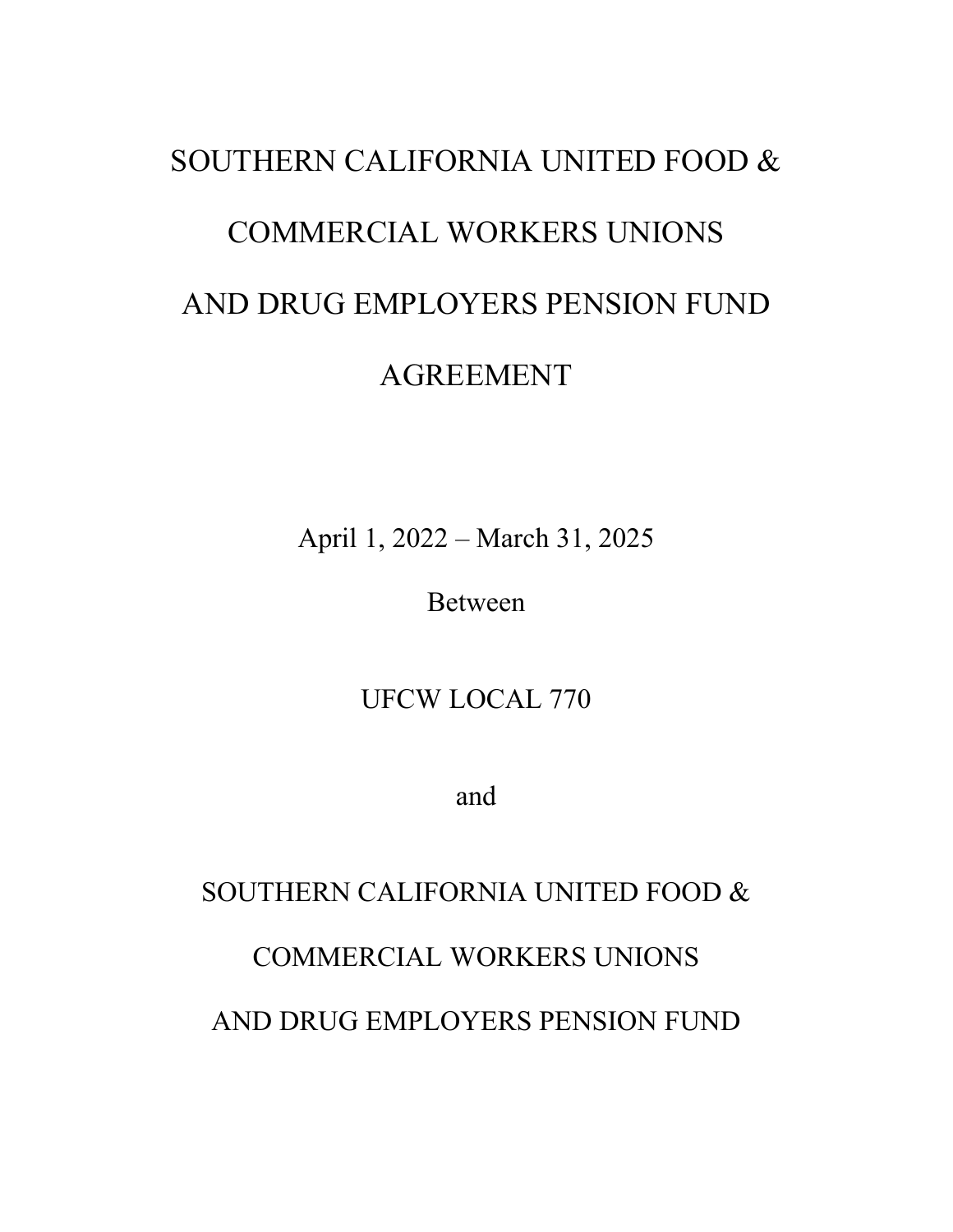#### **I N D E X**

|--|

| 2.<br>3. |  |
|----------|--|
|          |  |
|          |  |
|          |  |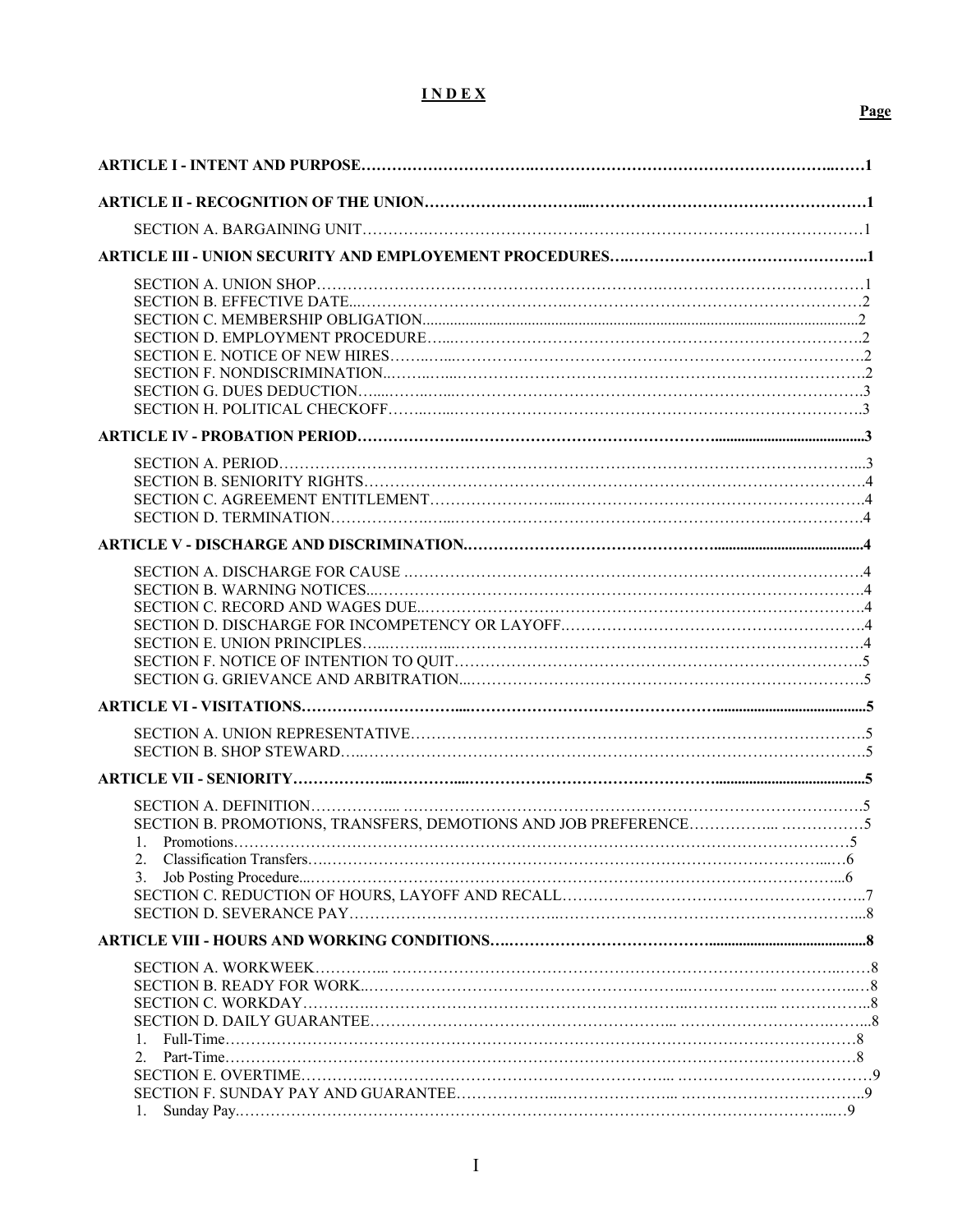| $\mathcal{E}$ |  |
|---------------|--|
|               |  |
|               |  |
|               |  |
|               |  |
|               |  |
|               |  |
|               |  |
|               |  |
|               |  |
|               |  |
|               |  |
|               |  |
|               |  |
|               |  |
|               |  |
|               |  |
|               |  |
|               |  |
|               |  |
|               |  |
|               |  |
|               |  |
|               |  |
|               |  |
|               |  |
|               |  |
|               |  |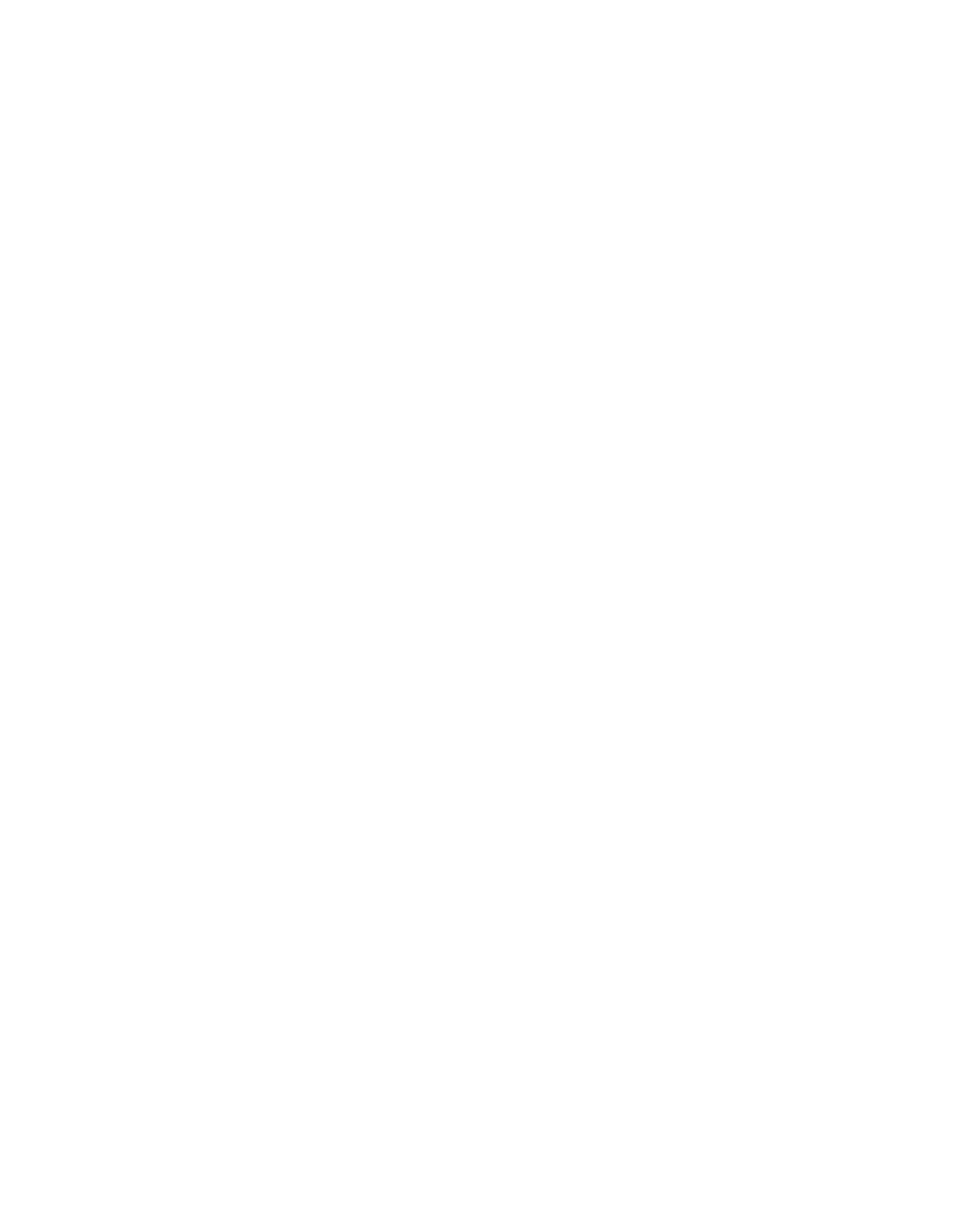#### SOUTHERN CALIFORNIA UNITED FOOD & COMMERCIAL WORKERS UNIONS AND DRUG EMPLOYERS PENSION FUND

#### **AGREEMENT**

#### PREAMBLE

This Agreement made and entered into in the City of Los Angeles, State of California, this 1st day of April 2022 by and between the Southern California United Food & Commercial Workers Unions and Drug Employers Pension Fund, hereinafter referred to as the "Employer," and the UFCW Local 770, chartered by the United Food & Commercial Workers International Union, hereinafter referred to as the "Union."

#### **ARTICLE I - INTENT AND PURPOSE**

It is the intent and purpose of the Employer and the Union to promote and improve Labor Management Relations between them, and to set forth, herein, the basic terms of agreement covering wages, rates of pay, hours of work, and all other conditions of employment to be observed by the Employer, and to provide for the orderly settlement of disputes between them.

### **ARTICLE II - RECOGNITION OF THE UNION**

Section A. BARGAINING UNIT. The Employer agrees, and hereby does recognize the Union as the sole and exclusive collective bargaining representative for all employees employed within the geographical jurisdiction of Local 770; however, excluding up to nine (9) exclusions. All work or services, not specifically excluded by this Agreement, is hereby recognized as bargaining unit work except as expressly permitted by this Agreement. Such bargaining unit work shall neither be subcontracted nor performed by any person not a member of the bargaining unit. Trust Fund employees not in the bargaining unit shall be permitted to perform bargaining unit work providing such work is on a non-regular basis or in cases of emergencies. In any event, the performance of bargaining unit work by Trust Fund exempt employees shall not result in the layoff or reduction in straight-time hours of bargaining unit employees.

#### **ARTICLE III - UNION SECURITY AND EMPLOYMENT PROCEDURES**

Section A. UNION SHOP. It shall be a condition of employment that all employees covered by this Agreement, who are members of the Union in good standing on the effective date of this Agreement, shall remain members in good standing, and those employees who are not members on the effective date of this Agreement, shall, on the thirty-first (31st) day following the effective date of this Agreement become and remain members in good standing in the Union.

It shall also be a condition of employment that all employees covered by this Agreement and hired on or after its effective date, shall, on the thirty-first (31st) day following the beginning of such employment, become and remain members in good standing in the Union.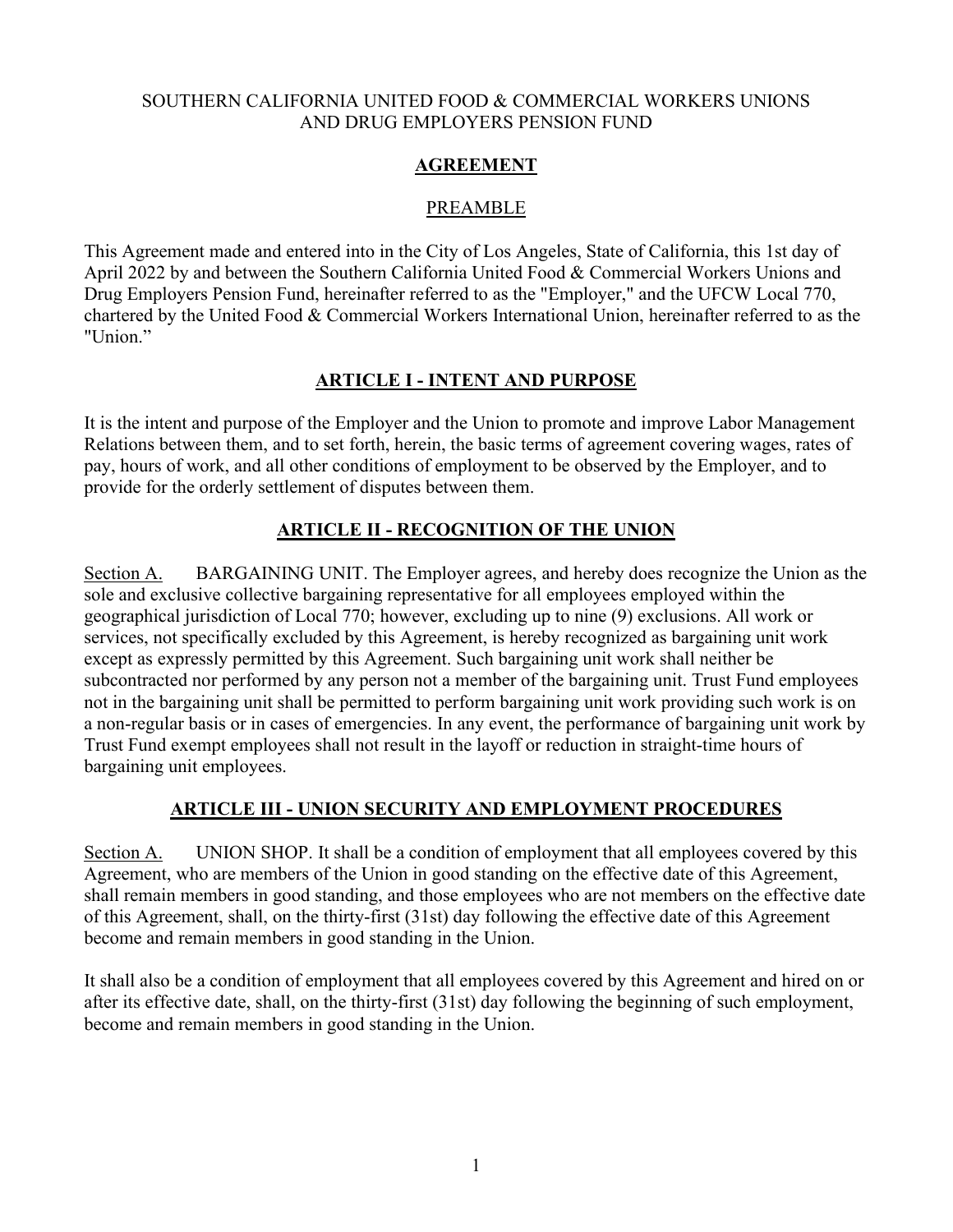Section B. EFFECTIVE DATE. For the purpose of this Article, the execution of this Agreement shall be considered as its effective date.

Section C. MEMBERSHIP OBLIGATION. Upon the failure of any employee to comply with Section A of this Article, the Union shall notify the Employer in writing of such failure and the Employer shall discharge said employee no later than the seventh (7th) day after receipt of such notice unless the employee becomes a member in good standing in the Union prior to the expiration of the seven (7) day period. No employee who has been discharged pursuant to this Article shall be reemployed by the Employer until the Employer has been notified by the Union that such employee is a member in good standing.

#### Section D. EMPLOYMENT PROCEDURE.

1. Whenever a permanent vacancy arises in any classification or a new job classification is established, the Employer agrees to notify the Local Union of the existence of such vacancy.

2. If the Employer obtains a new employee through a private employment agency, the Employer shall pay the employment agency fee. If the employee does not complete his or her probation period, the Employer may obtain a replacement from the agency; notwithstanding the provisions of Article VII, Section B-3.

3. The Employer or its representative shall make known to new employees the duties they are expected to perform and from whom they are to receive instructions as to the policies and procedures of the office.

4. During periods of emergency transition or to fulfill staffing needs in Group I positions where there are no applicants from the inside who have the ability and skill to be trained within sixty (60) days to adequately perform the job, work may be performed by an agency employee for up to ninety (90) days.

5. Notwithstanding any other provisions of this Article III, work may be performed by a hired or contracted temporary employee for up to ninety (90) days or, in the event the temporary employee is replacing a regular employee on leave of absence, for as long as that employee remains on leave of absence. Temporary employees shall not be required to join the Union for 180 days.

Section E. NOTICE OF NEW HIRES. The Employer agrees to notify the Union in writing within seven (7) days of the date of employment of any new employee and provide the Union with the following information: the employee's name, residence address, Social Security number, date of birth, classification, rate of pay, date of employment, and previous experience of the employee, if any.

Section F. NONDISCRIMINATION. The Employer and the Union agree not to discriminate against any person in regard to hire, tenure of employment or job status because of Union membership, age, gender, gender identity or expression, marital status, sexual orientation, race, color, religion, national origin, veteran status, military status, disability, genetics or any other characteristic protected by federal, state or local law, nor shall any of these attributes be a basis for the rejection of any employee

#### Section G. DUES DEDUCTION.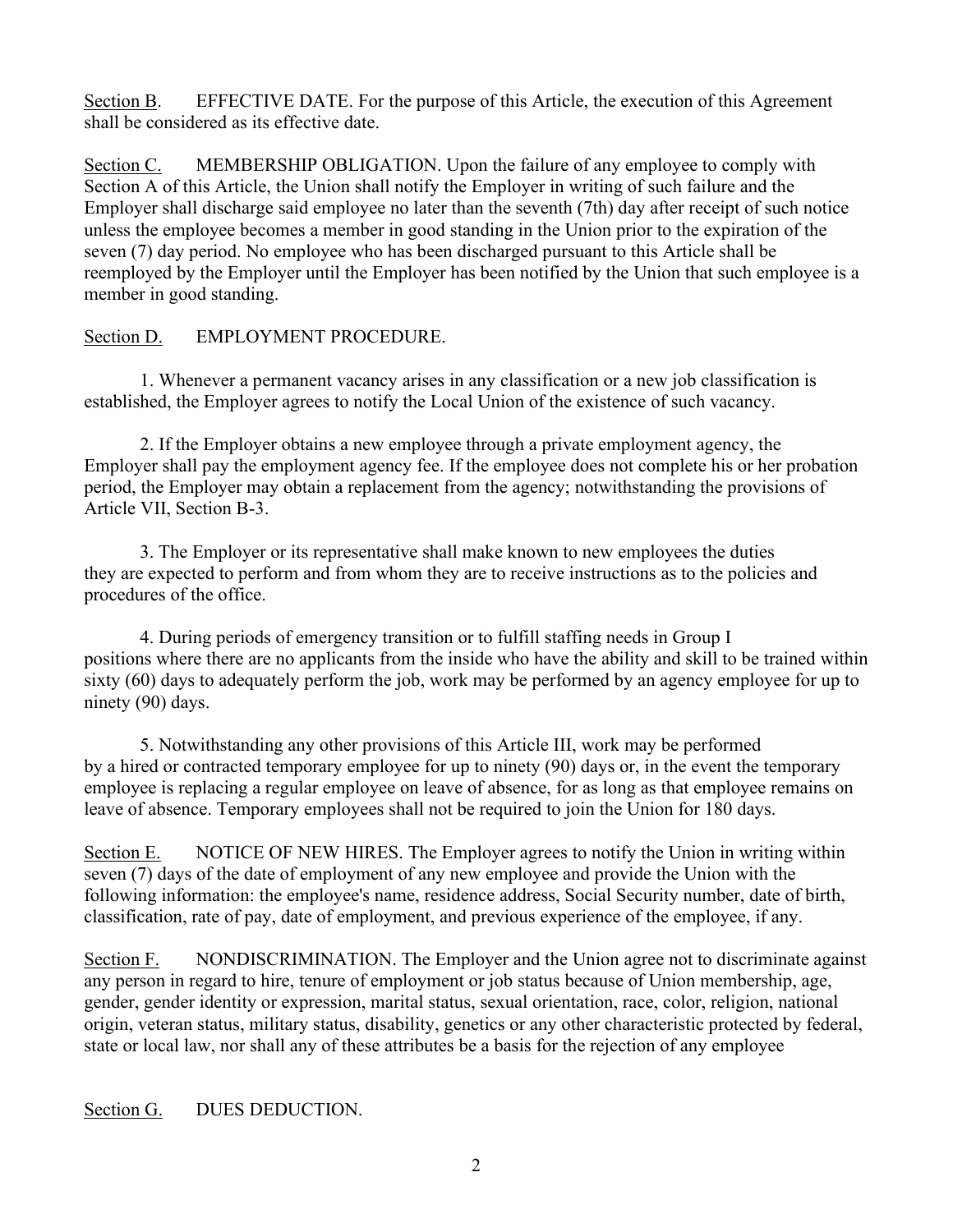1. The Employer agrees to deduct the regular weekly Union dues and initiation fees uniformly required as a condition of membership in the Union on a weekly basis from the wages of each employee covered by this collective bargaining Agreement who has completed thirty (30) days of employment and has provided the Employer with a voluntary individual written authorization to make such deductions on a form that has been mutually agreed upon by the Employer and the Union. Such deductions, when authorized shall be made from the net wages due an employee each weekly pay period, and shall be, transmitted to the Union' s office no later than the fifteenth (15th) day of the month following the month in which such deductions were made. The deduction shall be expressly limited to regular weekly Union dues and initiation fees only and the Employer shall have no obligation of whatsoever nature to make deductions for any other purpose, including but not limited to, reinstatement fees, special dues, special assessments, fines, strike funds or other assessments.

2. No deductions will be made from the wages of any such employee until the Employer has received a signed copy of a voluntary individual written authorization to make such deductions with such authorization to be received by the Employer no later than the first day of the month in which the deductions are to commence in order to be deducted for that month.

3. Authorization for such deductions is to be entirely voluntary on the part of each such individual employee, and after one (1) year following his written authorization to make deductions, any such employee may revoke his individual voluntary authorization upon giving thirty (30) days' written notice to the Employer and the Union.

Section H. POLITICAL CHECKOFF. The Employer agrees to deduct from employees' wages any voluntary contributions to the Union's Active Ballot Club (ABC) provided it has written authorization from the employee and to forward same to Union with a list of the employees from whom such deductions were made.

#### **ARTICLE IV - PROBATIONARY PERIOD**

Section A. PERIOD. It is hereby established in this Agreement that all employees who are hired by the Employer on or after the effective date of this Agreement shall be considered probationary employees and on a trial period for the first ninety (90) days of their employment. During such probationary trial period, such employees may be discharged by the Employer without the necessity for establishing just cause and such discharge may not be the subject of the grievance and arbitration procedure of this Agreement; provided, however, that no employee during such probationary period shall be discharged for upholding Union principles. For Group I employees only, the probationary period shall be one hundred and twenty (120) days. Temporary employees hired pursuant to Article III, Section D shall be considered probationary employees. A temporary employee may become permanent only after the employer posts the position and receives no applications from qualified persons. Such an employee who is subsequently hired as a permanent employee, may serve an additional probationary period of not more than thirty (30) days in addition to the ninety (90) and one hundred twenty (120) days specified above.

Section B. SENIORITY RIGHTS. Probationary employees shall have no seniority rights during such probationary period; however, upon successfully completing said probationary period, their seniority shall revert to their initial date of employment, and they shall be considered permanent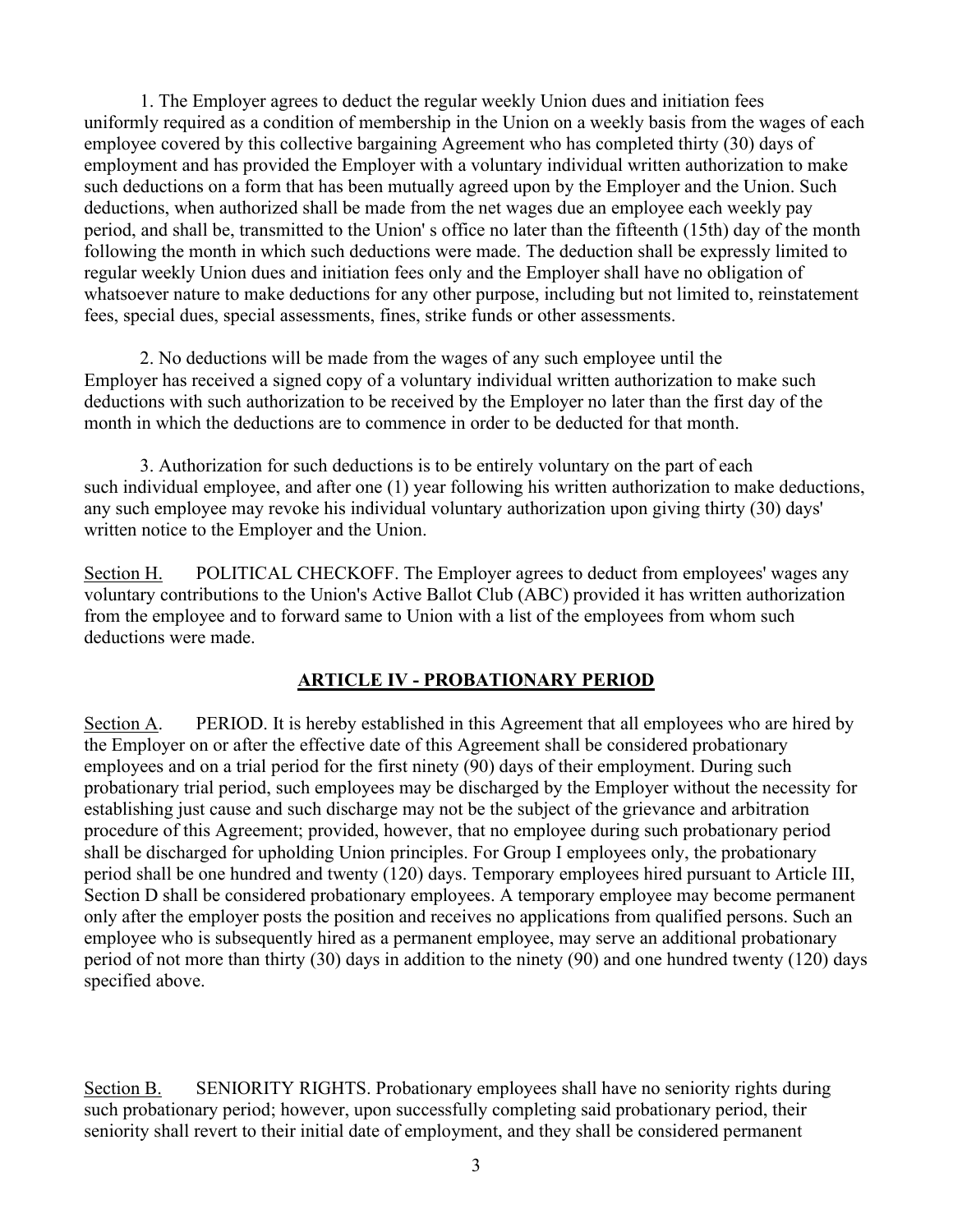employees.

Section C. AGREEMENT ENTITLEMENT. It is agreed and understood that all employees during their probationary period shall be entitled to all the terms and provisions of this Agreement, unless otherwise exempted herein.

Section D. TERMINATION. During the probationary period, either the Employer or the employee may terminate the employment without notice. There shall be no responsibility for payment of wages, except for time actually worked, nor for reemployment of probationary employees, if they are laid off or discharged or resign during their probationary period; however, the Union reserves the right to process grievances resulting from activities in or actions arising from a probationary employee upholding Union principles.

#### **ARTICLE V - DISCHARGE AND DISCRIMINATION**

Section A. DISCHARGE FOR CAUSE. The Employer agrees that no employee will be disciplined and/or discharged without just cause. When an employee is considered by the Employer to be subject to a suspension or discharge, the Business Representative of the Union shall be promptly notified of such action and be given an opportunity to discuss the basis for the suspension or discharge. Employer agrees to recognize employees' Weingarten rights.

Section B. WARNING NOTICES. Any employee who is discharged for any reason shall be informed at the time of discharge, in writing, with a copy to the Union of the immediate cause for discharge. Employees who are discharged for incompetency or failure to perform work as required (including excessive absenteeism or excessive tardiness) shall first have had shall first have had three (3) prior warnings: one (1) verbal and two (2) written and presented by supervisor within twelve (12) months preceding the discharge for such incompetency or of related or similar failure to perform work as required, with a copy sent to the Union. The employee must initial the warning notice to attest only to the fact that he or she has received a copy of said notice.

Section C. RECORD AND WAGES DUE. Any employee who is terminated shall be given a statement setting forth the date of employment, the number of hours worked since the last anniversary date, and be paid promptly all monies due, including, but not limited to, accrued unused vacation and sick leave etc.

Section D. DISCHARGE FOR INCOMPETENCY OR LAYOFF. It is understood and agreed that a discharge for incompetency or a layoff of a permanent employee shall only occur at the end of an employee's weekly schedule.

Section E. UNION PRINCIPLES. No employee shall be disciplined, discharged or discriminated against by the Employer for upholding Union principles or refusing to work for the Employer when there is a picket line at the Employer's premises which picket line has been sanctioned by a Central Labor Councilor County Federation chartered by the AFL-CIO in the area.

Section F. NOTICE OF INTENTION TO QUIT. Any employee who intends to terminate his or her employment shall, to the extent possible, give up to four (4) weeks' notice. Any employee who gives such notice shall not be terminated, except for just cause, or discriminated against during such period, and will be permitted to work, unless the Employer chooses to terminate the employee during the notice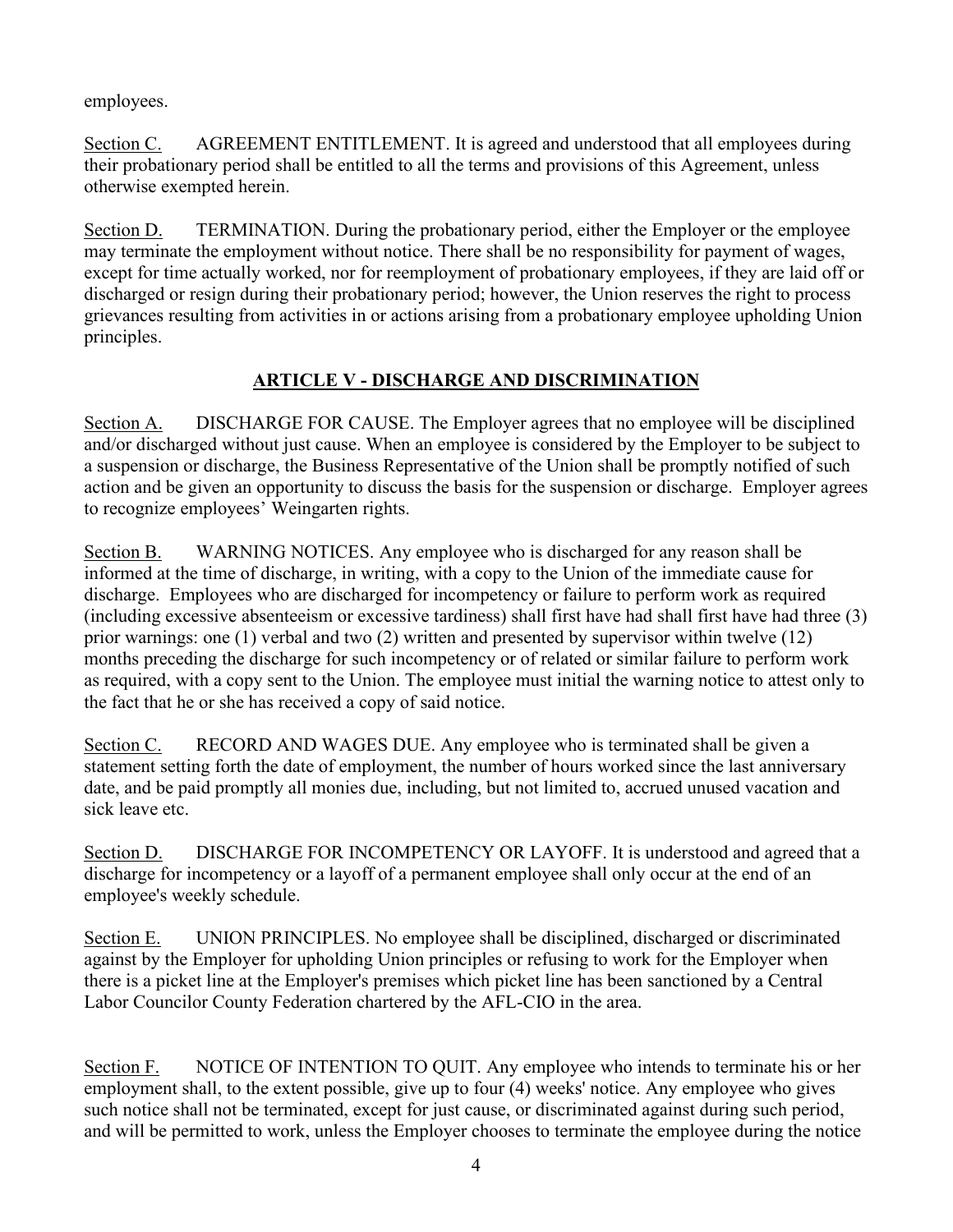period, and the Employer pays the employee for all time the employee would have worked during the termination period.

Section G. GRIEVANCE AND ARBITRATION. The Union shall have the right to invoke the grievance and arbitration procedures of this Agreement in all cases of non-probationary discharges.

### **ARTICLE VI – VISITATIONS**

Section A. UNION REPRESENTATIVE. Any Union Representative shall be granted access to the Employer's operations at any time there are employees on the premises for the purposes of being satisfied that the terms and provisions of this Agreement are being complied with. It is understood, however, that the Union Representative will make his or her presence known to the management representative immediately upon entering the premises.

Section B. SHOP STEWARD. The Employer shall recognize the shop steward and shall not discharge or otherwise discriminate against said shop steward because of the duties of said office. The shop steward's duties shall not interfere with his or her work as an employee.

### **ARTICLE VII – SENIORITY**

Section A. DEFINITION. In all cases involving promotions, expansion of departments or filling new jobs, transfers, layoff or demotions due to layoff, or rehiring following layoffs, seniority based on continuous service with the Employer shall govern where skill and ability are relatively equal. Continuous employment for the purpose of seniority shall be deemed broken for the following reasons:

1. If the employee quits;

2. If the employee is discharged and the discharge is not reversed through the grievance procedure;

3. If an employee who has been laid off, fails to report to work within four (4) working days after being notified to report and does not give a satisfactory reason;

4. If an employee who has been laid off is not recalled to work by the Employer within nine (9) months following the date of such layoff.

Section B. PROMOTIONS, TRANSFERS, DEMOTIONS AND JOB PREFERENCE.

1. Promotions. A promotion is hereby defined as a move from a lower job classification or grade to a higher job classification or grade. The Employer shall fill vacancies in job classifications or grade from within the office before hiring new employees, subject to provisions of this Section B. However, in the filling of vacancies or replacements in Group I the Administrator may hire an employee with prior experience from the outside after complying with the provisions of VII-B-3 only if there are no senior applicants from the inside who have the ability and skill to be trained within sixty (60) days to adequately perform the job. This in no way interferes with an employee's right to grieve his or her rejection in accordance with Article XVIII.

2. Classification Transfers. An employee shall have the right to submit an application for a job vacancy involving a promotion to a higher classification or grade, or a transfer to a lateral job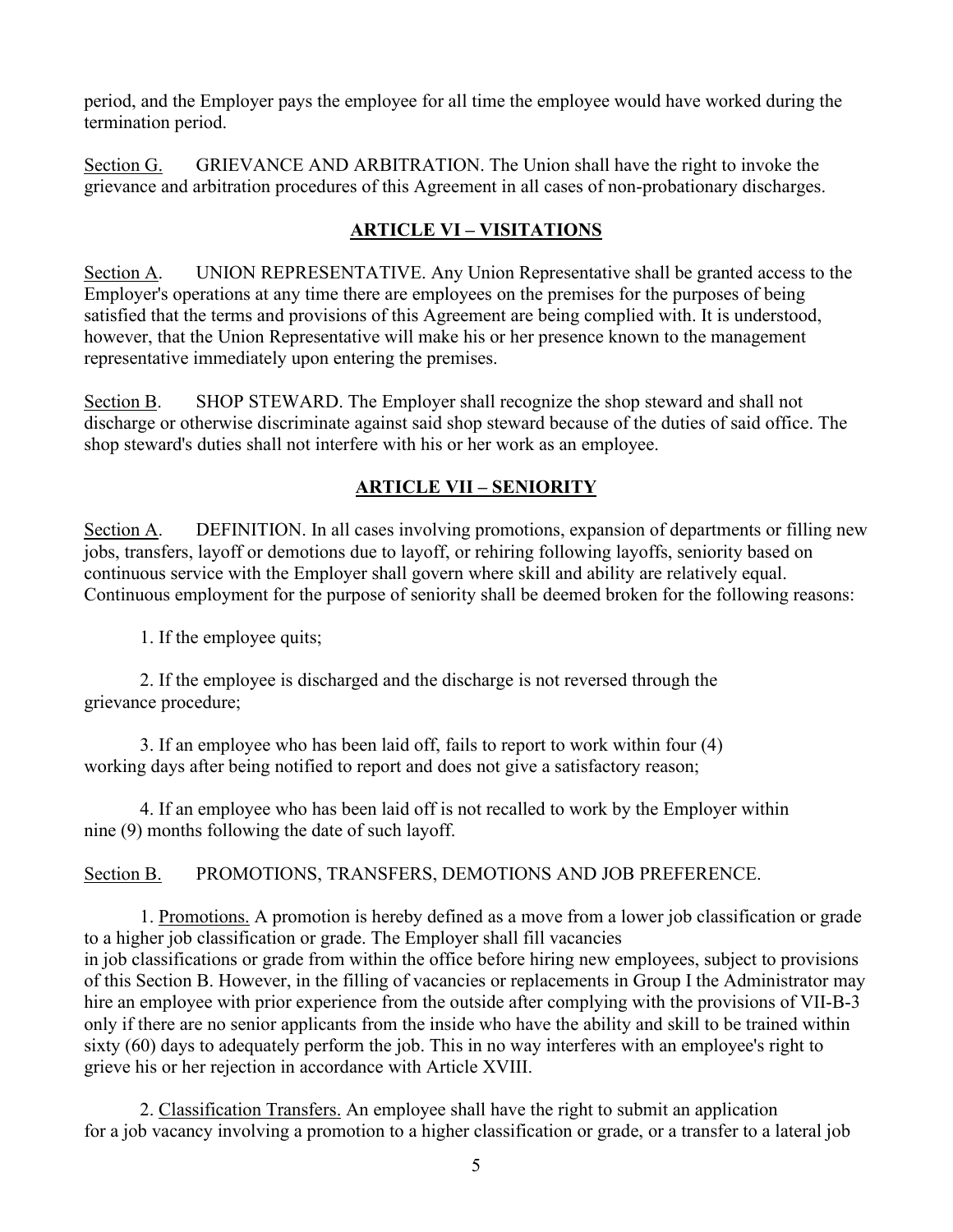classification or grade, or to a lower job classification or grade. An employee must have been working at the current classification for a minimum of nine (9) months before bidding on a lateral transfer or to a lower job classification. In the event there are no successful bidders for a specific job, the job may be reposted for the purpose of allowing employees with less than nine (9) months to bid on a lateral transfer or to a lower classification. The procedures set forth in subsection 3 below shall control in the filling of this re-posted job.

3. Job Posting Procedure. The Employer shall be required to post a notice of all job vacancies on the bulletin board of the office with a copy to be sent to the Union in accordance with the provisions of Article III, Section D-1. Such notice shall remain posted for five (5) working days and it will include job title, job classification and grade, a description of the duties, including qualifications and required skills only as agreed to between the parties to this Agreement.

When a vacancy occurs in a Group I position, the job and the resulting vacancy must be filled in accordance with the provisions of this Section B. Employees desirous of bidding on a job vacancy must submit an application in writing to the Employer during the specified period of posting.

An employee who is going on vacation, who desires to be considered by management for promotion or lateral transfer may notify management in writing of such intent specifying the department or job desired and the priority if appropriate. The Employer agrees to contact by telephone those individuals who are not working on the first day of posting. In addition, in the case of an employee who is on leave of absence who is scheduled to return to work within fourteen (14) days of job posting, the Employer shall send a certified or registered letter to the employee's last known address with a copy to the Union. Such letter shall state that failure of such employee to submit a bid within seventy-two (72) hours, excluding Saturday, Sunday and legal holidays, shall forfeit his or her right to claim the job.

All applicants shall be reviewed by the Employer and no vacancies shall be filled on a permanent basis until the posting period has expired.

In the event a less senior employee is selected for the job vacancy or should all applicants be rejected with the intent of hiring a new employee, the Employer shall notify the unsuccessful applicant(s) of the reason(s) for not being selected upon such applicant's request.

If the Employer chooses not to fill a job vacancy for business reasons, a written notice shall be sent to the Union and a copy of such notice shall be posted on the bulletin board.

In the event that two (2) or more employees bidding on a job vacancy have the same seniority date, a coin-flip shall determine who has the greater seniority.

The Employer shall post the name of the applicant awarded the position on the office bulletin board.

A job vacancy need not be re-posted if the new employee leaves within the probationary period, providing there are no changes in supervision. Additionally, when a job posting for a specific job classification occurs and there is no bidding or the individuals bidding are not awarded the job and another job within the same job classification becomes available within the probationary period of the first job, it shall not be necessary to post the second job, providing there are no changes in supervision.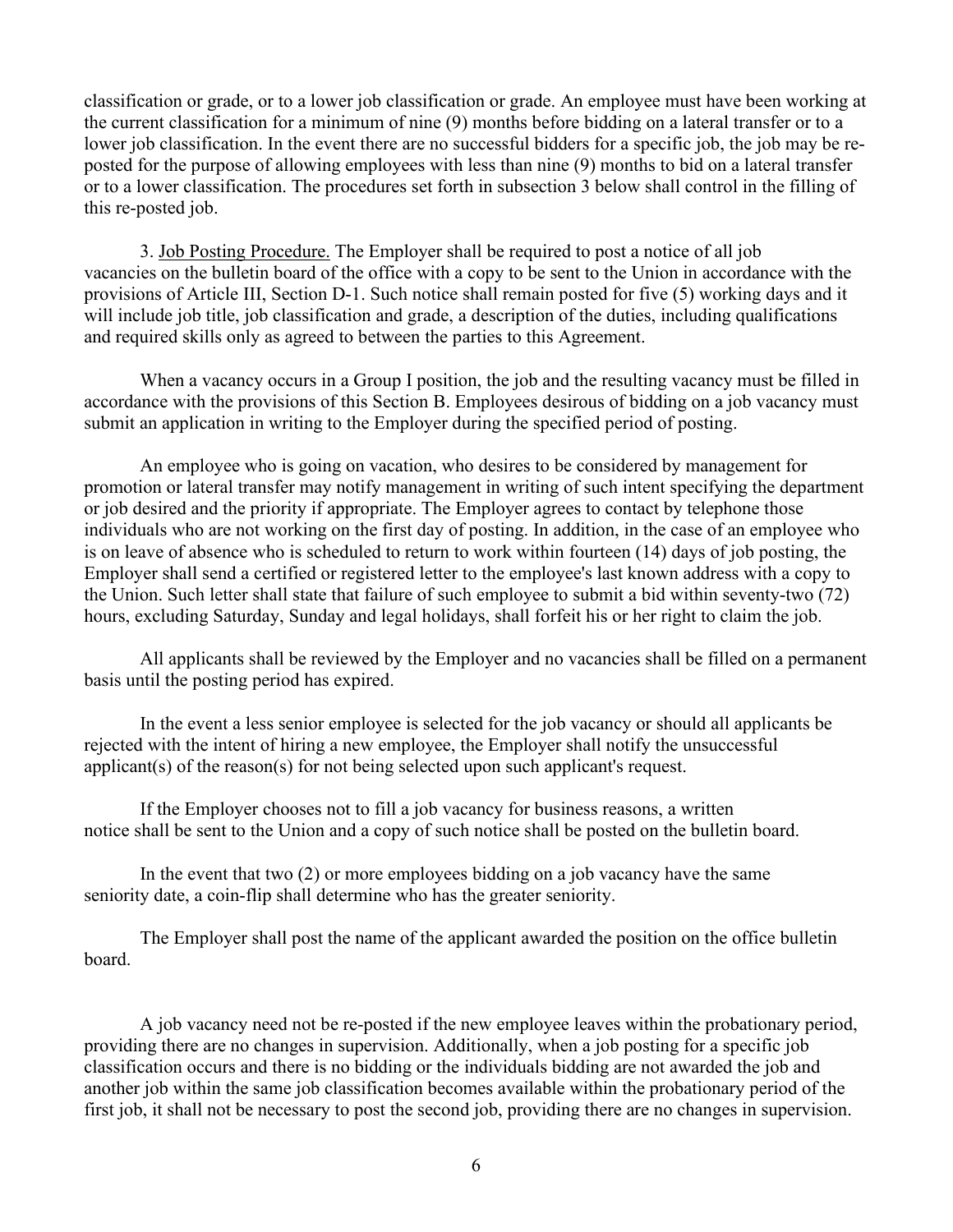4. Where two (2) or more employees who have the same relative skill and ability apply for the same position; the employee with the greatest seniority shall be awarded the position.

5. An employee promoted to a higher-rated job shall have a trial period of not less than Sixty (60) days which shall include adequate training and instruction in the new work provided, however that no employee shall be removed from a higher-rated position unless he or she has received a written evaluation from the Employer at least two (2) weeks prior to his or her removal. Said evaluation shall specify the employee's strengths and weaknesses in the new job and delineate any and all areas where improvement is needed. If the employee is unable to perform the duties of such higher-rated job satisfactorily, said employee will be restored to the position and rate immediately held prior to the promotion. In the event that is not possible, then to a comparable position carrying such rate.

6. In the event of a bump back, an employee so demoted shall receive no less than the rate he or she would have attained in the lower position had s(he) remained in that position.

7. An employee may apply for and may receive a transfer to a different position within the same job classification and grade. Employees so transferred shall receive the same wage rates as in their former positions.

Section C. REDUCTION OF HOURS, LAYOFF AND RECALL. The reduction of hours, layoff and recall shall be based on the employee's seniority or length of service with the Employer as defined in this Article. If a substantial reduction in force is necessary (at least half the bargaining unit to be laid off) the Employer will give the Union at least sixty (60) days' advance notice in writing and will meet with the Union to discuss such a reduction.

1. Employees who are laid off due to lack of work and who retain their seniority shall have the first rights for positions subsequently available prior to the hiring of new employees, provided said laid off employees are able to perform the available work.

2. Any employee who is recalled shall be reinstated to the position held at the time of layoff if such position is available, or to another available position for which the employee is qualified, and shall receive the rate of pay for the job recalled to. Provided, however, that an employee may refuse to accept a lower-paying job without loss of seniority. Provided further, that, an employee recalled to a lowerrated position shall be offered the first available opening in his or her former position; unless a more senior qualified employee is currently on layoff.

3. An employee who has been reduced to part-time employment because of lack of work or for medical reasons must be offered the first full-time job that becomes available, provided the employee is able to perform such work.

4. A laid off employee who becomes eligible to return to work under the seniority provision must appear for work within four (4) days, excluding Saturday and Sunday, from the postmarked date of a certified or registered letter to the employee's last known address, with a copy to the Union, and such letter shall state that failure of such employee to present himself or herself within the four (4) day period shall cancel the employee's seniority.

Section D. SEVERANCE PAY. In the event a layoff occurs as a result of a restructuring of the Trust Fund and withdrawal of a significant participating employer (Rite Aid, CVS), the Employer agrees to pay to the affected employees one (1) week severance pay for each year of service to a maximum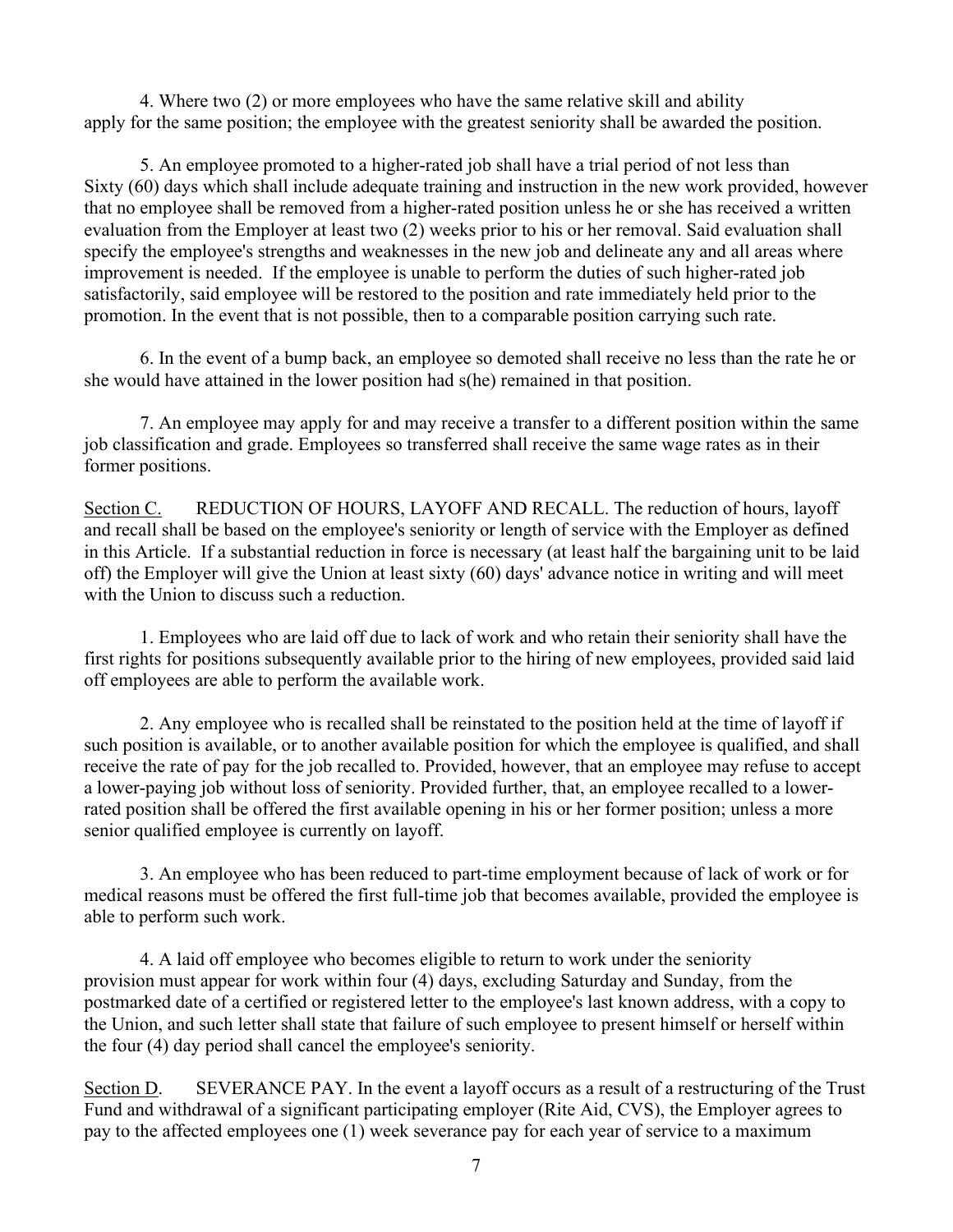payment of seven (7) weeks.

#### **ARTICLE VIII - HOURS AND WORKING CONDITIONS**

Section A. WORKWEEK. The forty (40) hour regular workweek and regular workday shall be five (5) consecutive eight (8) hour days, Monday through Friday inclusive, excluding a lunch period of not more than one (1) hour. The lunch period shall be taken not more than five (5) hours after reporting for work. An employee working only six (6) hours or less per day may choose not to take a lunch period. When claims are more than 60 days behind, the Employer may establish a second shift with work scheduled in 4 or 8 hour increments on Saturday and/or between the hours of 12:00 p.m. and 10:00 p.m. Monday through Friday. Employees who decide to work these shifts may bid on the new shift and the open positions will be assigned on the basis of seniority and the vacated shift may then be filled. Employees who do not desire to work on the new shift may continue to work their regular schedule and the Employer will then fill the new shift(s).

Section B. READY FOR WORK. All employees shall report for and be ready for work at their assigned work station, at their scheduled starting time.

Section C. WORKDAY. The regular workday shall be between the hours of 7:00 A.M. and 6:00 P.M.

Section D. DAILY GUARANTEE.

1. Full-time. Any full-time employee who is required to report for work shall be guaranteed eight (8) hours work or eight (8) hours pay in lieu thereof, provided the employee remains available for such work.

2. Part-time. Any part-time employee who is required to report for work shall be guaranteed work or pay in lieu thereof equal to no less than one-half (1/2) of the regular workday, except as provided in Section F-2 of this Article.

3. In the event operations cannot commence due to recommendations by civil authorities; public utility failure to supply electricity, gas and water, telephone and/or lack of computer access; or the interruption of work is caused by an Act of God, the above guarantees will continue to apply for a period of time not to exceed one (1) full day of scheduled time on the day of such failure and shall not apply to subsequent days. After not more than four (4) continuous hours of interruption caused by an Act of God, employees will be dismissed. Provided, however that this Paragraph shall not be operative in the event the Employer shares responsibility for any of the above through improper maintenance or delays in repairing any condition created by the above. If employees are sent home as a result of an Act of God or lack of computer access, the Trust Fund will wherever operationally practical assign work to the affected employees at their regular rate of pay to enable them to complete the forty (40) hour week.

Section E. OVERTIME. No employee will be allowed or made to accept time off as a compensation for overtime. There shall be no pyramiding of overtime. The overtime rate of time and one-half  $(1\ 1/2)$ , shall be paid for the following work:

- 1. All time worked in excess of eight (8) hours in anyone (1) day.
- 2. All time worked in excess of forty (40) hours in anyone (1) week.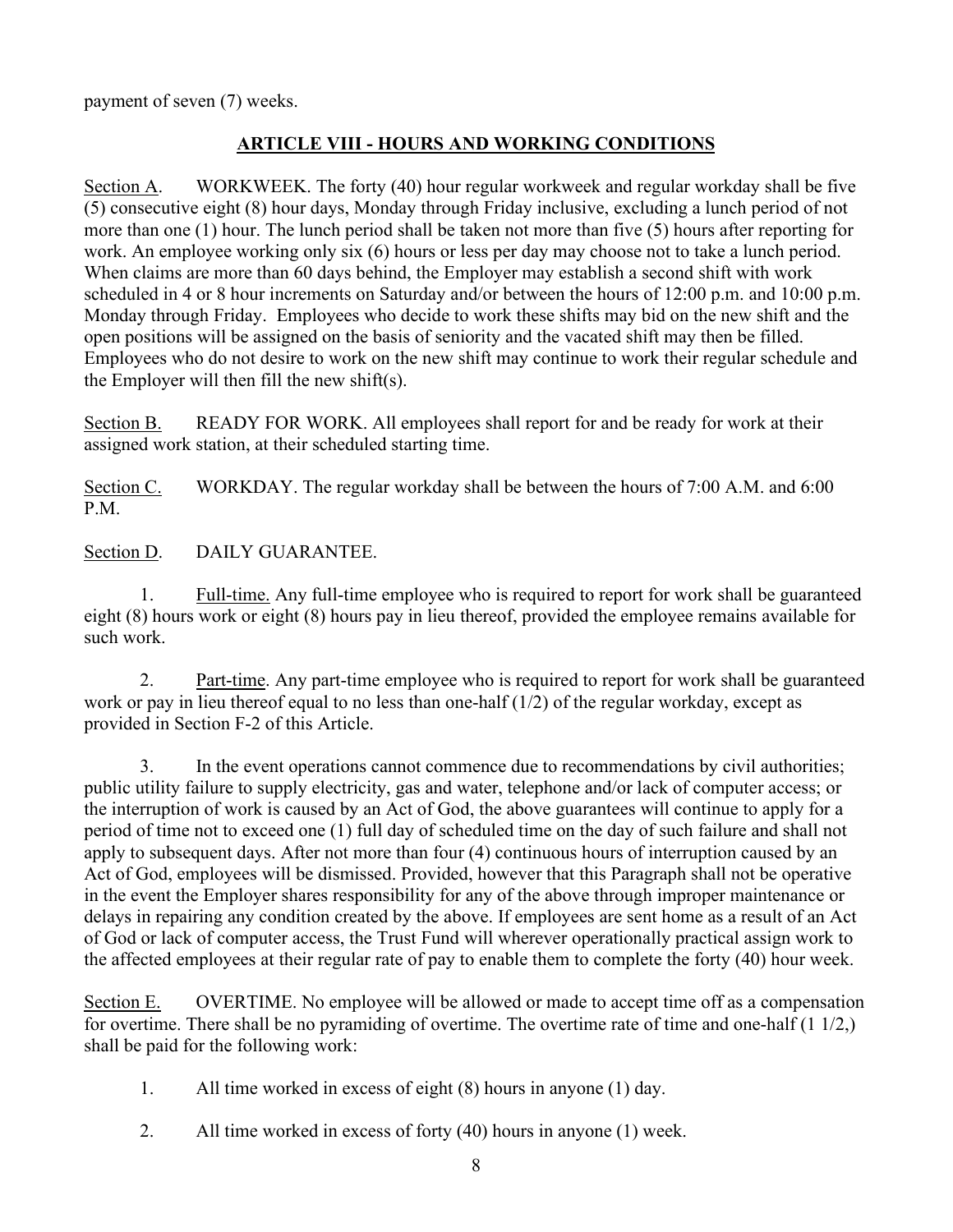3. All time worked on a Saturday on those hours in excess of forty (40) [thirty-two (32) in a holiday week] worked on the Monday through Friday immediately preceding. All time worked on a Saturday shall be voluntary.

#### Section F. SUNDAY PAY AND GUARANTEE.

1. Sunday Pay. Any work performed by an employee on Sunday shall be paid for at time and one-half (1 1/2) the employee's regular straight-time rate of pay.

2. Sunday Guarantee. No employee will be scheduled for less than five (5) hours, or pay in lieu thereof. No employee shall be required to work on a Sunday and Sunday work shall be strictly voluntary.

Section G. REST PERIODS. The Employer agrees that a rest period of fifteen (15) minutes shall be allowed each morning to each employee who works a major fraction of the work period between 9:00 A.M. and 12:30 P.M., and a rest period of fifteen (15) minutes shall be allowed each afternoon to each employee who works a major fraction of the work period between 1:30 P.M. and 5:00 P.M., excluding lunch period. Rest periods not in excess of fifteen (15) minutes shall be considered as time worked for purposes of determining the workday and may be on a scheduled basis.

Section H. TARDINESS. For purpose of pay only, any employee who is late up to six (6) minutes does not need to make up this time, however, they will be considered late for attendance purposes.

### **ARTICLE IX - WAGES AND CLASSIFICATION**

Section A. RATES. The wage rates for the job classifications as set forth herein shall not be less than those established herein and shall remain in full force and effect for the life of this Agreement. (Attached as Appendix A.)

Section B. PREVIOUS EXPERIENCE. Previous experience within the job classification shall be recognized by the Employer in the following manner: Effective with the execution date of this Agreement and thereafter when hiring new employees or when an employee is promoted, previous relevant experience of the employee shall be credited to the employee in determining his or her wage rate under this Agreement, provided, however, such experience was acquired within the five (5) year period from the date of hire or promotion. However, in any event an employee who is promoted to a higher position shall not receive less than their present rate of pay.

Section C. NEW CLASSIFICATION. When a job classification not now covered is established by the Employer during the term of this Agreement, the Employer agrees to notify the Union in writing and to meet with the Union upon request for the purpose of negotiations of a wage rate for such classification. The wage rate and job description agreed upon as a result of such negotiations shall be effective from the date of the establishment of the new classification and shall become part of this Agreement. If agreement between the parties is not reached within thirty (30) days from the date of the Union's request for such negotiations, the matter may be referred by either party to the arbitration procedure provided for in this Agreement, and the decision resulting therefrom shall be binding upon both parties for the remaining term of this Agreement.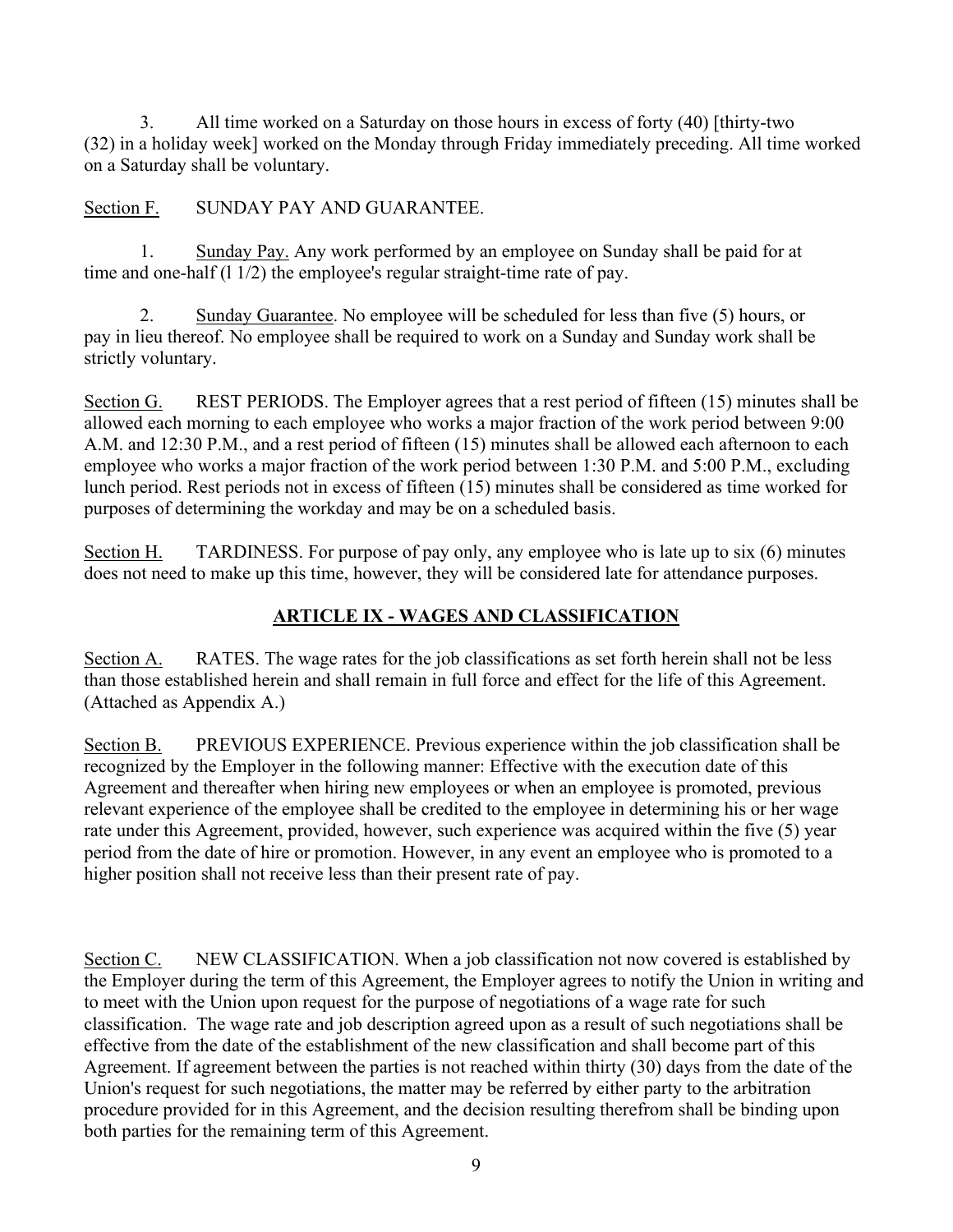Section D. VACANCY IN A JOB OR CLASSIFICATION. In the event one of the positions provided for in this Agreement, becomes vacant due to a departmental expansion or due to the promotion or termination of an employee holding such classification during the life of this Agreement, such classification when filled shall be filled within ninety (90) days from the date the vacancy occurs and in the method as provided for under Article VII, Section B. When a temporary vacancy occurs that will exceed ninety (90) days the Employer and the Union shall meet to discuss the manner in which the vacancy shall be filled.

Section E. RELIEF WORK. Any employee who works in a lesser-paid classification, and who is assigned by a supervisor to perform the work of a higher-paid classification, or is promoted to a higherpaid classification, shall be paid the next highest hourly rate of the higher classification in one hour (1) increments when assigned, and if promoted, then progress through step increases in accordance with each step hours requirement. Grandfather clerks shall be covered by the above but shall not reach the journeyman rate in the higher classification for a period of 1,040 hours. Credit for higher-rated work shall be applied if such work was performed within six (6) months of the promotion to such higher-rated classification.

Section F. PAY PERIOD. The Employer shall pay all employees not less often than weekly and shall furnish to each employee on such payday a wage statement showing the period of time covered, name of employee, straight-time hours, premium pay hours and overtime hours, the total of wages paid, and itemized deductions made therefrom. A similar statement shall be given to all employees upon termination of employment.

Section G. REDUCTION IN RATE. No employee shall receive a reduction in wage or wage rates as a result of the signing of this Agreement.

Section H. TRAVEL ALLOWANCE. Any employee who is required by the Employer during the course of employment to perform any services which require the use of his or her motor vehicle shall be compensated for mileage at the amount stipulated by the IRS for each such mile driven during the course of employment. Effective dates of future increases shall coincide with IRS effective dates. An employee who is required to use his or her personal vehicle on Company business must show semiannual proof that he or she has current automobile insurance to the extent required by law. If such employee is in an accident on Company business he or she shall be reimbursed for the deductible amount, if any, up to two hundred and fifty dollars (\$250) on such policy.

#### Section I. BONUSES.

All employees who have been employed one (1) year or more shall receive an amount equal to three (3) days of regular salary as an annual bonus. If an employee works less than 1,800 straight-time hours within the year, the annual bonus shall be prorated in the ratio that the straight-time hours worked bears to 2,080 hours. Hours worked shall include paid holidays, paid vacations, paid bereavement, paid used sick leave, and paid jury duty. The Annual Bonus will be paid with the first paycheck issued in December.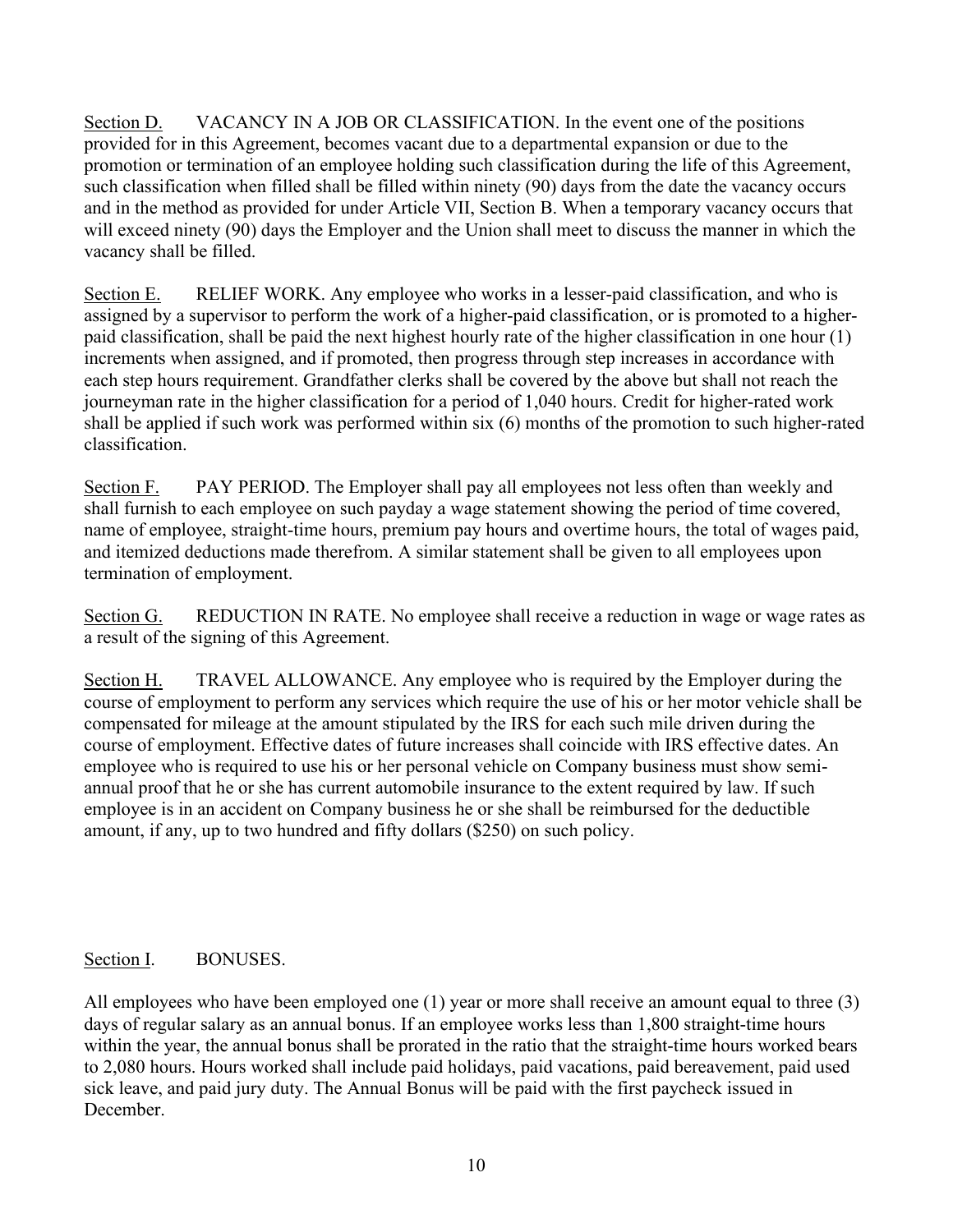#### **ARTICLE X – HOLIDAYS**

#### Section A. PAID HOLIDAYS.

1. The following shall be recognized by the Employer as holidays:

| Independence Day       |
|------------------------|
| Labor Day              |
| Thanksgiving Day       |
| Day after Thanksgiving |
| Christmas Day          |
|                        |

Two (2) days during the Christmas-New Year's holiday season to be designated by the Employer-Employee Relations Committee no later than November 1, of each year.

2. Holidays shall be considered to start at 12:01 A.M. and end at Midnight.

3. When any of the above-named holidays falls on a Saturday, it shall be celebrated on Friday preceding the holiday and should any holiday fall on a Sunday, the following Monday shall be recognized as the holiday.

4. No employee will be required to perform work for the Employer on Thanksgiving Day, Christmas Day, or New Year's Day.

5. All employees who have completed thirty (30) days shall be entitled to the holidays as provided for herein.

6. Employees who have thirty (30) days or more of service with the Trust Fund as of January 1st of each year are eligible for one (1) personal holiday (eight (8) hours) in the first year after thirty (30) days of employment. Current employees shall have one (1) personal holiday effective April 1, 2019. The rules set forth in Article XI, Section F shall apply to the use of personal holidays. Any unused personal holidays will not be paid.

#### Section B. HOLIDAY WORKWEEK.

1. During any week in which any of the above named holidays occur, the basic straighttime workweek shall consist of thirty-two (32) hours, exclusive of the holiday itself, and all work in excess of thirty-two (32) hours in such holiday week shall be considered overtime and paid for at the rate of time and one-half  $(1 \frac{1}{2})$  the employee's regular straight-time hourly rate.

2. The number of days to be worked by any employee in any week in which one of the holidays as provided for above occurs, shall consist of no more than four (4) days, Monday through Friday, exclusive of the holiday, and all work performed on the fifth (5th) day or subsequent days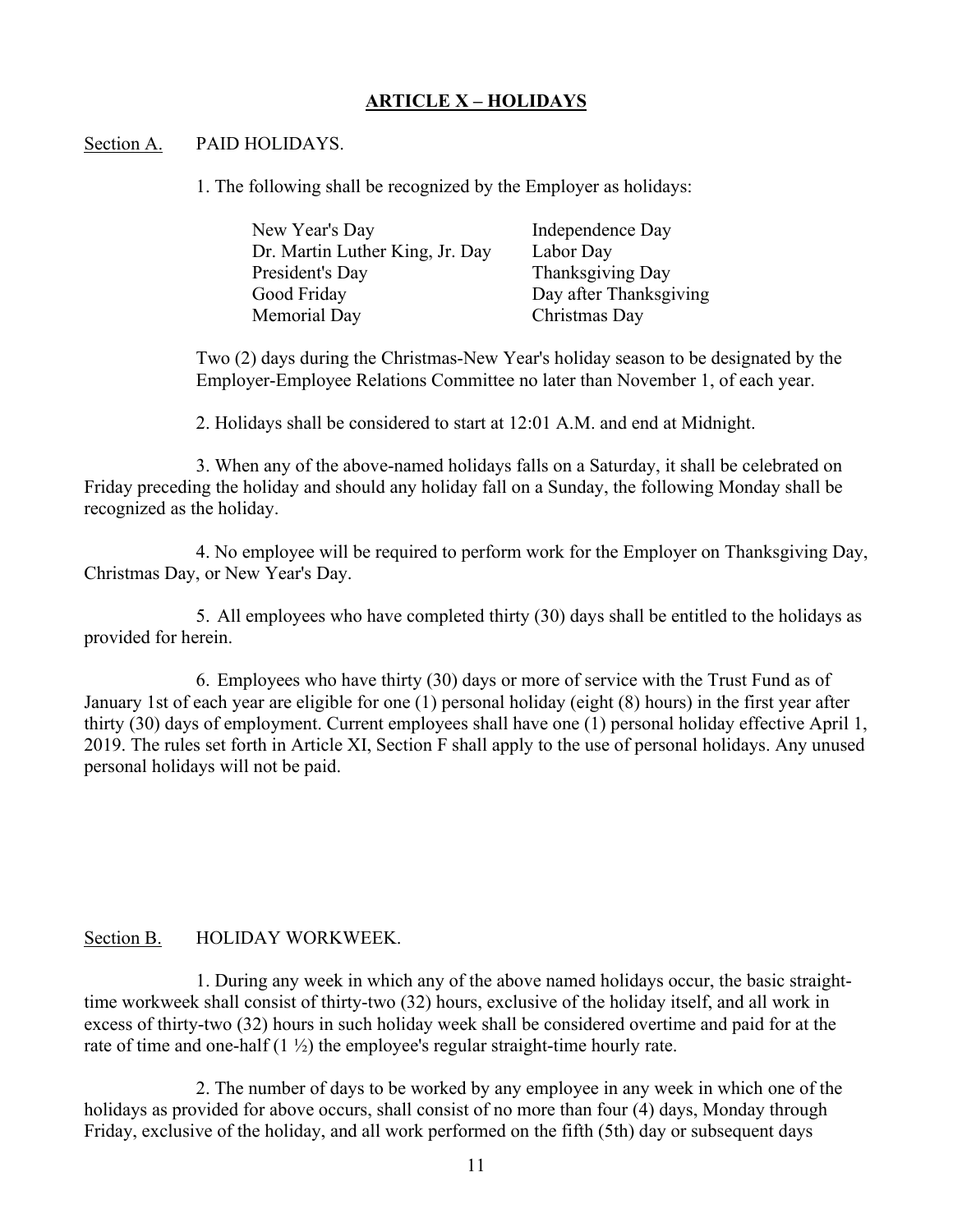thereafter shall be paid for at time and one-half  $(1 \frac{1}{2})$  the employee's regular straight-time hourly rate of pay.

Section C. HOLIDAY PAY. All full-time employees shall be paid for the above named holidays at their regular straight-time rate of pay for eight (8) hours. Part-time employees shall be paid proportionately.

Section D. WORK ON HOLIDAYS. Any work performed on any of the above named holidays shall be paid for at the rate of two (2) times the employee's regular straight-time hourly rate of pay in addition to his or her holiday pay of eight (8) hours. Any employees who work on a holiday shall be guaranteed not less than eight (8) hours' work, or pay in lieu thereof.

Section E. REQUIREMENTS. No employee shall receive pay for any holidays not worked unless such employee has reported for work on his or her regular working day next proceeding and next following said holiday. Employees shall be deemed to have reported for work if absence on said day before and said day after said holiday is due to bona fide illness or injury, with doctor's certificate or other authoritative verification of illness or injury or express permission from or action of the Employer, provided the employee has worked during the holiday week, except that if the employee is absent during the entire holiday week due to illness or injury, then he or she must have worked at least one (1) day during the week immediately preceding the holiday week in order to be entitled to holiday pay.

Section F. VOLUNTARY CLOSING. When the Employer voluntarily closes the office on any holiday other than those set forth in Section A above, or in honor of an individual or event, it is agreed that the employees shall suffer no reduction in straight-time earnings on account of such closing.

### **ARTICLE XI - VACATIONS**

Section A. ENTITLEMENT. Vacations and vacation pay are hereby established for all employees covered by this Agreement.

1. One Year. All employees who have been continuously employed by the Employer for a period of one (1) year shall be entitled to two (2) weeks' vacation with pay.

2. Five Years. All employees who have been continuously employed by the Employer for a period of five (5) years shall be entitled to three (3) weeks' vacation with pay.

3. Fifteen Years. All employees who have been continuously employed by the Employer for a period of fifteen (15) years shall be entitled to four (4) weeks' vacation with pay.

4. Twenty Years. All employees who have been continuously employed by the Employer for a period of twenty (20) years shall be entitled to five (5) weeks' vacation with pay.

Section B. VACATION PAY. Absence from work for less than 280 straight-time hours within the period immediately preceding the employee's anniversary date shall not affect the employee's right to full vacation pay. Full vacation pay shall be determined by the employee's current straight-time rate of pay at the time of vacation is taken or paid. If an employee works less than 1,800 straight-time hours within the period immediately preceding the anniversary date, vacation pay shall be prorated in the ratio that the straight-time hours worked bears to 2,080 hours. Hours worked shall include paid holidays, paid vacations, paid jury duty, paid used sick leave, and paid bereavement.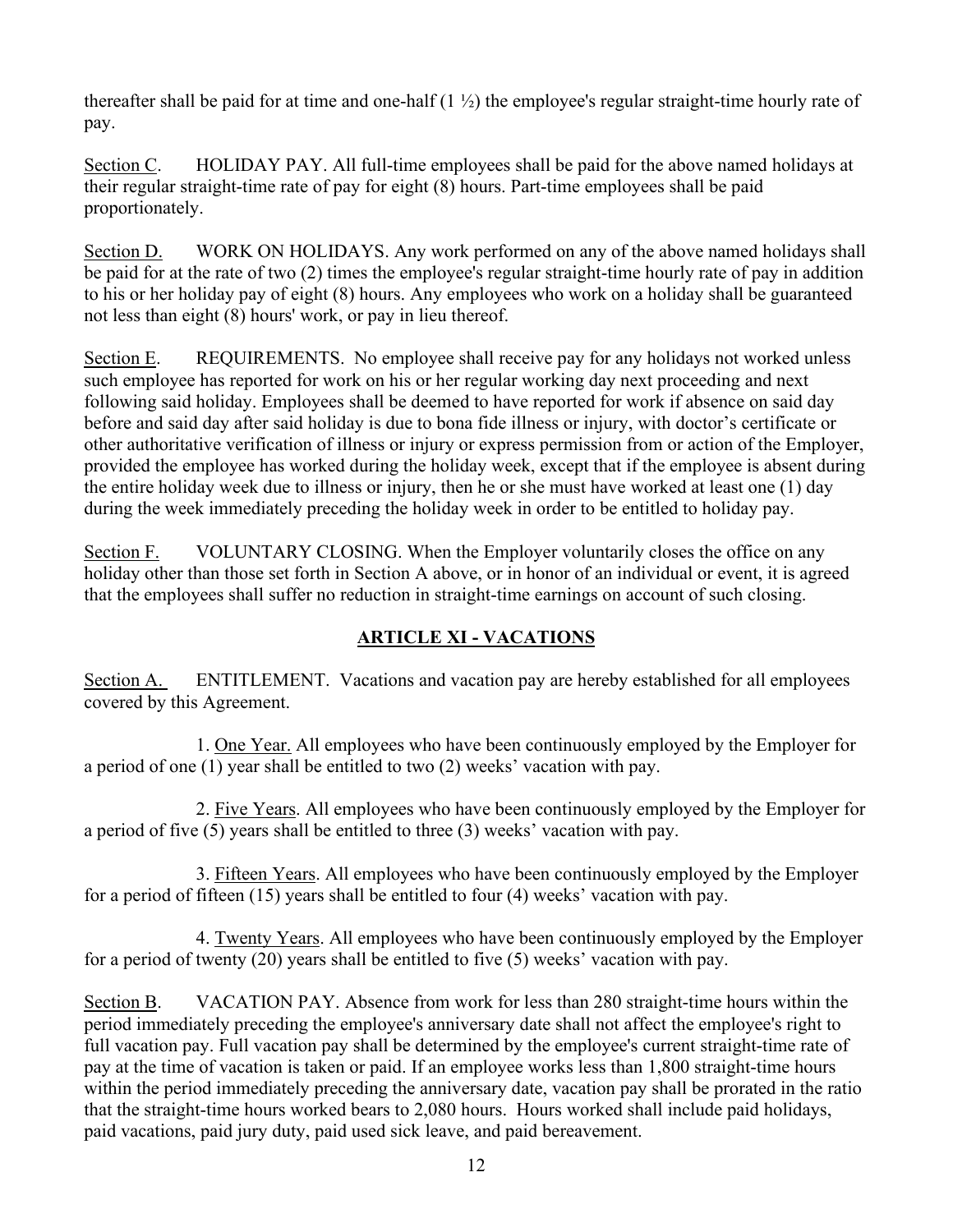Section C. PAYMENT DATE. Vacation pay shall be paid to the employee prior to the start of vacation.

Section D. PRO RATA. Upon termination of an employee after twelve (12) months of employment, the employee shall be paid vacation pay equal to the sum of the following:

1. Annual vacation pay then due but unpaid, and,

2. Any vacation pay as computed in Section B above, except that straight-time rate of pay used to determine the amount of vacation pay due shall be the rate in effect on the employee's termination date.

Section E. HOLIDAYS DURING VACATION. When a holiday as provided for in this Agreement falls within the employee's vacation, an additional day off with pay shall be added to the employee's vacation, or pay given in lieu thereof.

Section F. VACATION SCHEDULE. The Employer shall prepare and circulate a vacation list not later than March 1st of each year. Vacations provided for herein shall become due upon the employee's anniversary date of employment. Nevertheless, with due regard to seniority of the employee, the Employer shall schedule vacations to suit the employee whenever possible as well as the needs of the operation of the office and such vacation schedule may not be changed unless some other time is mutually agreed upon by the employee and the Employer. Employees shall be given four (4) weeks advance notice of their vacation schedule. The Employer may limit vacation time off but not compensation to the number of weeks' vacation due the employee from the Employer. Time off but not compensation may be limited to four (4) weeks if mutually agreeable by Employer and employee.

Section G. Employees may take a minimum of 2-hour increments with the approval of the Administrator or the employee's direct supervisor. No more than 40 hours may be taken in 2-hour increments. The remainder must be taken at least a full day at a time.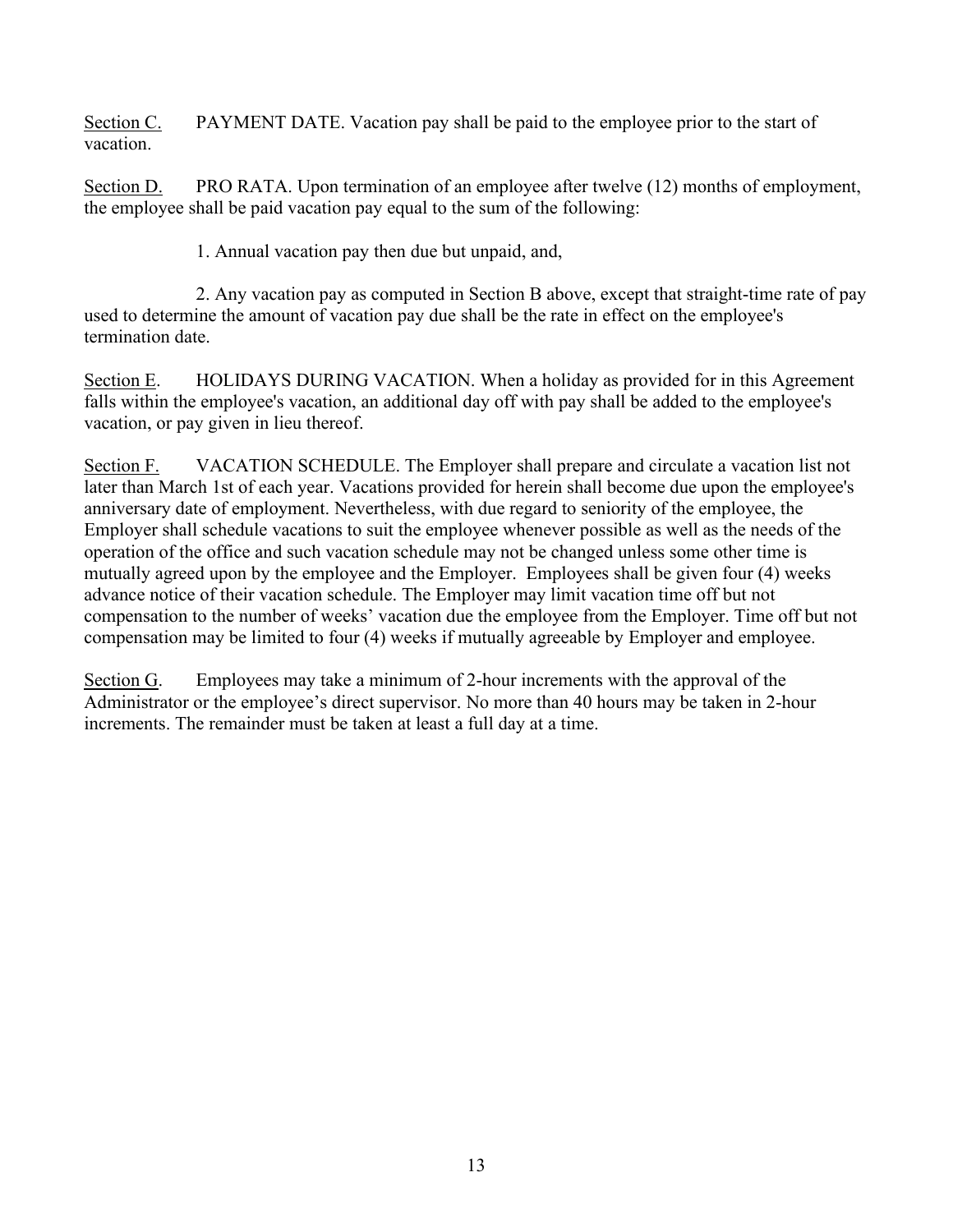#### **ARTICLE XII – LEAVES OF ABSENCE**

Section A. EMERGENCY LEAVE. Any employee may take an automatic emergency leave of absence not to exceed two (2) weeks in the event of certified, serious illness or injury of the employee, or serious illness, injury or death in the employee's immediate family without prior notice; provided that the employee makes every reasonable effort to notify the Employer within twenty-four (24) hours of the commencement of said leave. Said two (2) weeks automatic emergency leave of absence shall be a part of the time limits set forth in Section B below.

Section B. AUTHORIZED LEAVE. Employees shall be entitled to leave of absence for the following reasons and up to the maximum periods:

1. Certified illness, injury or disability of the employee requiring absence from work, serious illness or injury, or death in the employee's immediate family. A leave may be given for any other reason deemed sufficient by the Employer.

2. An employee with more than six (6), but less than twelve (12) months service, shall be entitled to a maximum of ninety (90) calendar days leave of absence.

3. An employee with more than twelve (12) months service shall be entitled to a maximum of two hundred and seventy (270) calendar days leave of absence per incident.

4. After thirty (30) days of employment, in absences covered by Workers' Compensation, the employee's leave of absence shall be continuous until such time as said employee has been released from his or her period of temporary disability and is available and qualified for work, provided, however, such leave of absence shall not exceed one (1) year.

5. The time limits set forth above may be extended by agreement between the Employer and the Union in individual hardship cases.

6. The Employer will apply the provisions of the Federal Family Medical Leave Act, with the exception that this Act will apply for up to four (4) weeks even though the Employer does not employ fifty (50) employees.

Section C. LEAVES IN WRITING. All leaves of absence shall be in writing and copies shall be given to the Union and the employee.

Section D. REINSTATEMENT AFTER A LEAVE. Upon a return from a leave of absence the employee shall be restored to the job he or she left. If this is impractical, he or she shall be restored to as comparable a job as possible.

Section E. EMPLOYMENT. If an employee works for remuneration during a leave of absence, without receiving written permission from both the Employer and the Union, he or she shall be considered a quit.

Section F. TERMINATION AFTER A LEAVE. Any employee on a leave of absence, who fails to return to work at the expiration of said leave, may be automatically terminated by the Employer and shall then receive all vacation pay owed under the contract.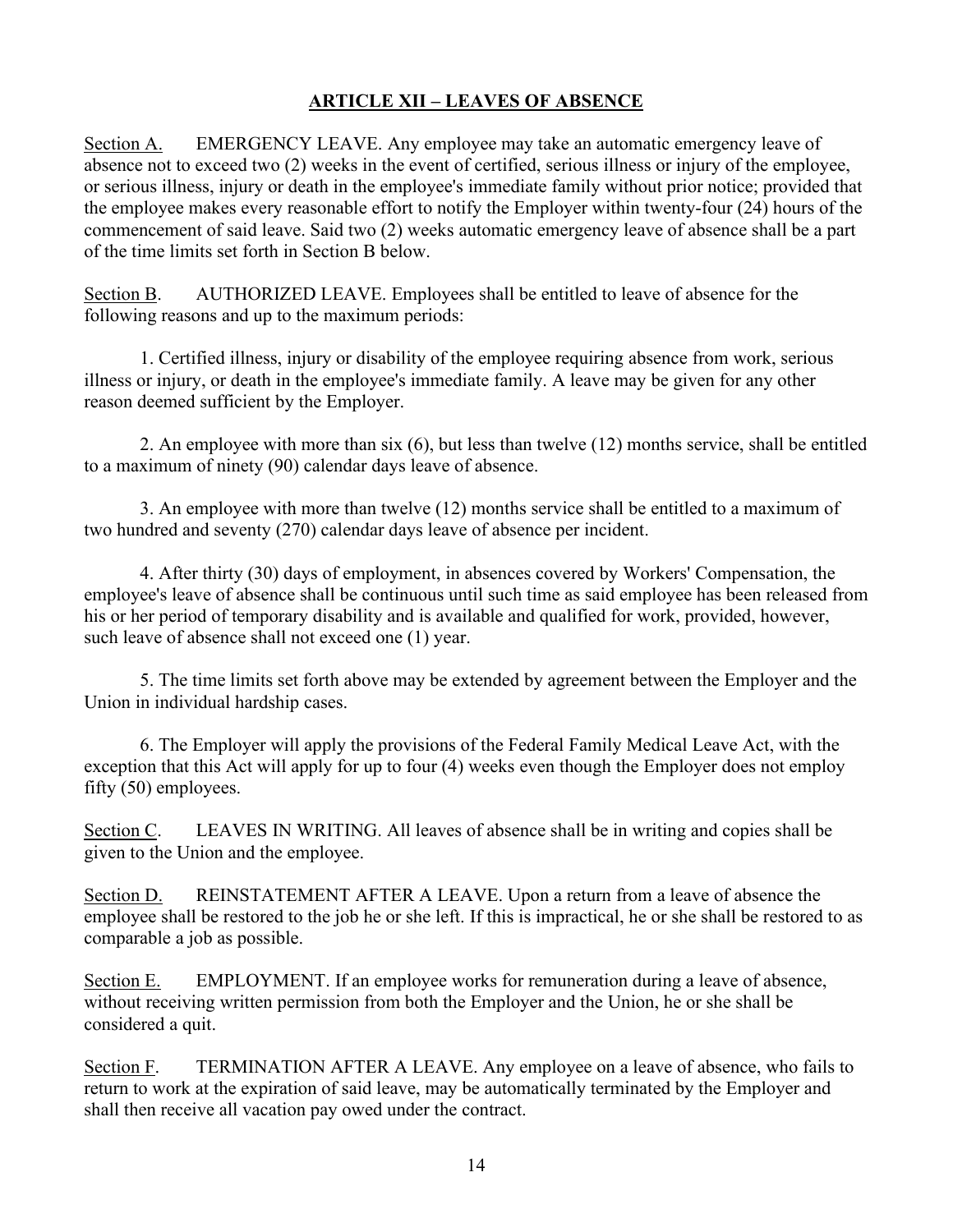Section G. BEREAVEMENT PAY. Leave for all employees shall be provided because of death of a member of the employee's immediate family. Pay for such leave shall be at the straight-time rate for the hours scheduled for each workday lost because of such absence to a maximum of three (3) workdays or up to a maximum of four (4) workdays if the funeral is held more than five hundred (500) miles away. Verification of time required for such paid leave shall be supplied to the Employer by the employee, if requested. Immediate family shall be defined as the employee's spouse, domestic partner, child, child of domestic partner, mother, father, brother, sister, mother-in-law, father-in-law, grandparents, stepmother, stepfather, stepchildren, or other relative living in the employee's home.

Section H. FAMILY SCHOOL PARTNERSHIP ACT. In accordance with the "Family School Partnership Act" (AB 2590) employees shall be entitled to take a leave of absence, not to exceed forty (40) hours in any school year or eight (8) hours in any month for the purpose of participating in their children's or dependent grandchildren's school activities. Employees may take leave without pay or use vacation time for this purpose, with the understanding that vacation must be taken in full days. Employees shall give no less than one (1) week's advance notice.

#### **ARTICLE XIII - GENERAL CONDITIONS**

Section A. HEALTH. The Employer agrees to make all reasonable provisions for the safety and health of the employees during the hours of their employment.

Section B. SAFETY. The Employer agrees to abide by all laws of the City and County of Los Angeles, State of California and the Federal Government pertaining to health and sanitation.

Section C. EMPLOYER-EMPLOYEE RELATIONS COMMITTEE.

1. There shall be established an Employer-Employee Relations Committee consisting of an equal number of not more than three (3) Employer and (3) employee representatives. The Business Representative has the option to attend the meeting.

2. The function of the Committee is to consider matters of general concern to the Employer and to the employees so that the beneficiaries will be better served.

3. A special meeting of the Committee may be convened by either the Employer or the Union representatives specifying the reasons in writing for such special meeting. The Employer agrees to work with the Committee to find and implement solutions to health and safety problems and hazards. Employee representatives shall not suffer any loss in wages as a result of their attendance and participation at these meetings. The Committee shall meet no more than quarterly, and no less than every six months. The Union Representative and Trust Fund Administrator will schedule the meetings. One committee member will be designated secretary and will be responsible for keeping minutes of the committee meetings.

4. The Committee shall meet insofar as is possible during regular business office hours and no employee representative shall suffer any loss in pay for time spent at such meetings.

5. The Committee shall not consider individual grievances, nor is it empowered to interpret or apply terms and provisions of the labor agreement.

Section D. WORKING RULES. When the Employer establishes working rules or changes existing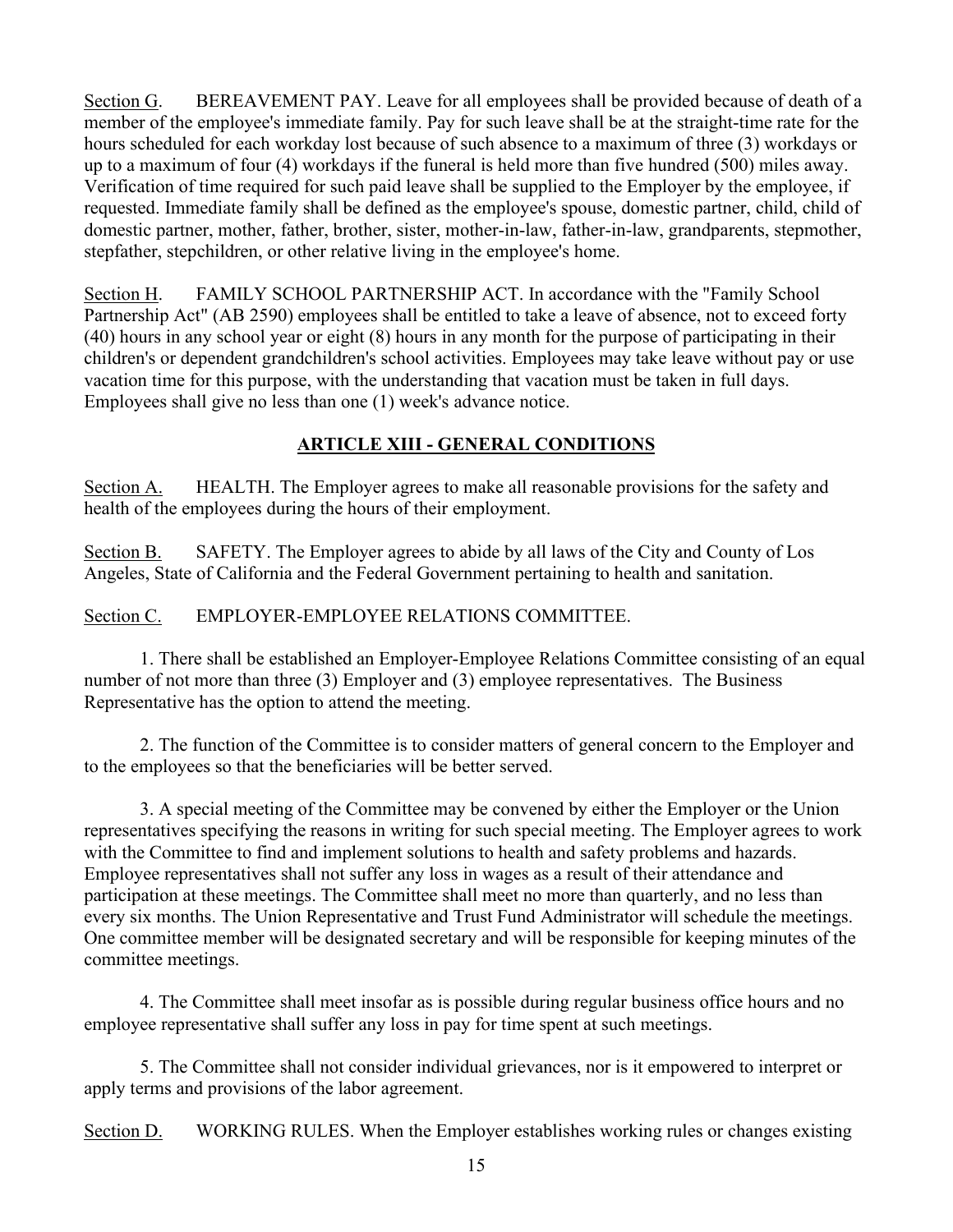rules, a copy of such rules shall be provided to all employees as well as the Union. Said working rules shall not be in conflict with the terms of this Agreement.

#### **ARTICLE XIV - SICK LEAVE**

Section A. ELIGIBILITY.

1. All full-time employees hired prior to April 14, 1986, coming under the jurisdiction of this Agreement shall accrue sick leave at the rate of six and two-thirds (6-2/3) hours pay per month.

2. All full-time employees hired on or after April 14, 1986, coming under the jurisdiction of this Agreement shall accrue sick leave at the rate of eight (8) days effective January 1, 2022 on the employee's anniversary date thereafter.

 3. At least 48 hours of sick leave will be provided at the beginning of each year of employment. Employees may use paid sick leave beginning on the 90th day of employment.

Section B. DOCTOR'S CERTIFICATE. A doctor's certificate or other authoritative verification of illness may be required by the Employer only for those illnesses of five (5) consecutive days or more unless there is a pattern of absence or chronic attendance problem.

Section C. PRO RATA. Regular part-time employees shall receive equivalent sick leave and equivalent earned unused sick leave payoff dependent upon the number of hours worked by the individual.

#### Section D. UNUSED SICK LEAVE.

1. Employees hired prior to April 14, 1986 shall have the one-time option of receiving payment for any unused accrued sick pay on their next anniversary, or banking a maximum of 10 sick days per anniversary year. Any unused sick time will then be paid on the employees' subsequent anniversary.

2. Employees Hired After April 14, 1986. Commencing with the employee's second (2nd) and succeeding anniversary dates of employment, any sick leave not used in excess of eight (8) days effective January 1, 2022 shall be paid to the employee on the employee's anniversary date thereafter.

Section E. INCREMENTS. Sick Leave pay shall be payable in increments of not less than one (1) hour due to illness or injury.

Section F. The Employer will comply with the California Healthy Workplaces, Healthy Families Act of 2014.

#### **ARTICLE XV - BULLETIN BOARD**

Section A. The Employer agrees to provide a bulletin board or boards, one purpose of which is posting Union notices relating to meetings, dues, entertainment, health and safety, social activities and general Union activities.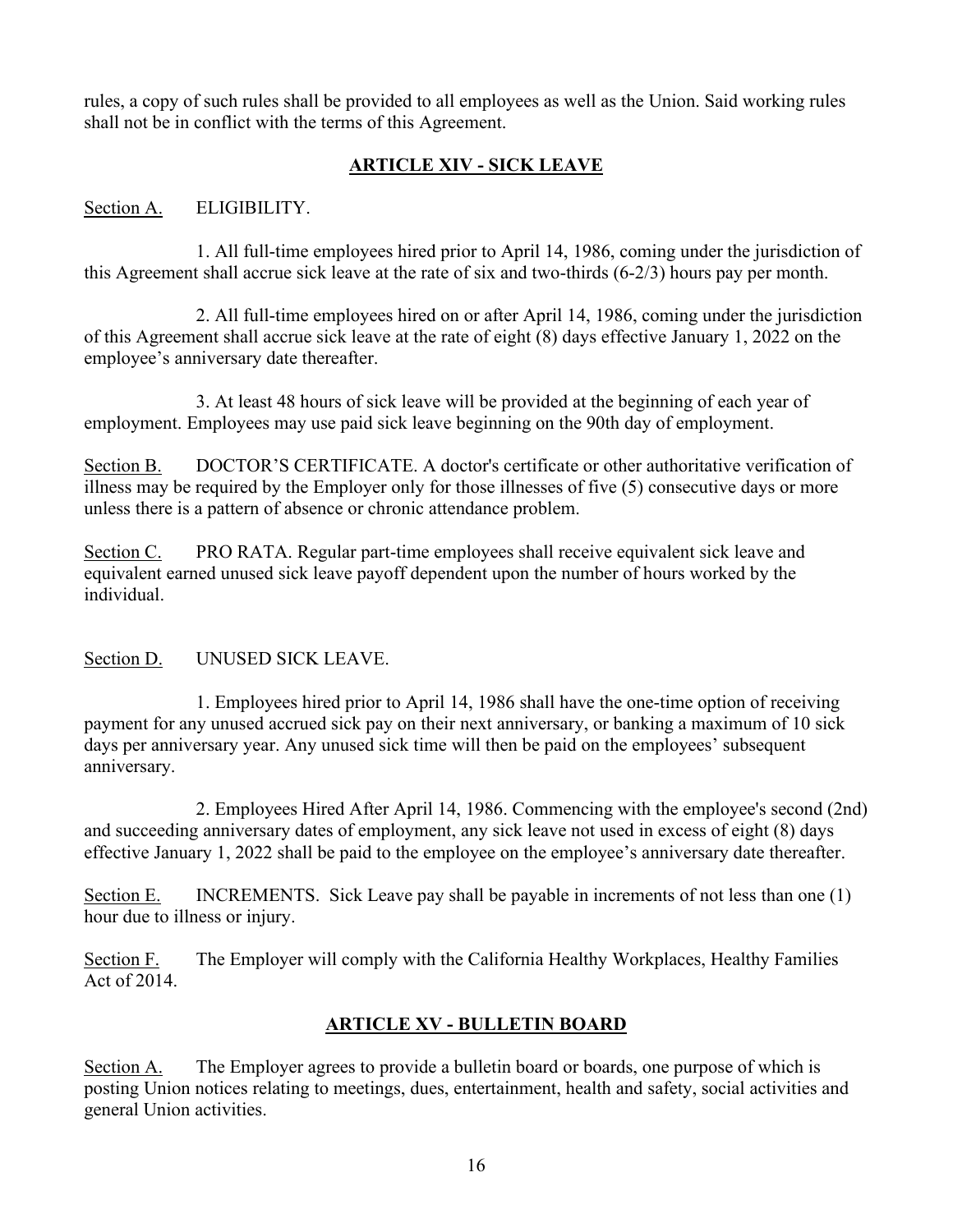#### **ARTICLE XVI - JURY DUTY PAY**

Section A. In the event an employee is called for jury duty and is, therefore, absent from work he or she shall be paid the difference between regular earnings and jury duty pay for such absence up to fifteen (15) working days during the life of this Agreement.

#### **ARTICLE XVII – GRIEVANCES**

Section A. All grievances and complaints arising under specific clauses of this Agreement shall be handled in the following manner:

1. Any grievance must be initiated within five (5) working days after the grievance occurs, unless circumstances beyond the control of the aggrieved, prevents such filing.

2. A grievance shall be taken up orally in the first instance between a Business Representative and/or steward and the Employer. The Employer will respond orally to the Union within five (5) working days of the initial discussion.

 3. If the grievance is not satisfactorily adjusted in the First Step, it will be reduced to writing within five (5) working days following the Employer's response to the First Step specifying the nature of the grievance, the provisions of the contract in dispute, the name or names of the individuals involved and the remedy sought, sent to the Employer. The Employer representative shall respond to the Union in writing within ten (10) working days after receipt of the written grievance.

4. If no agreement can be reached on the grievance in the Second Step, the matter may be submitted to the arbitration procedure as outlined in Article XVIII of this Agreement. The time limits herein set forth may be extended upon mutual agreement between the Union and the Employer.

#### **ARTICLE XVIII – SETTLEMENT OF DISPUTES**

Section A. ARBITRATION PROCEDURE. If a satisfactory adjustment cannot be reached within the time limit allowed in Article XVII then the entire matter shall be subject to arbitration.

Section B. SELECTION OF ARBITRATOR. If for reasons of time and expedience and provided both parties agree in writing to do so, a single referee or arbitrator may be chosen by mutual consent to arbitrate a dispute in question; his decision will be final and binding on both parties. The arbitrator will render his decision in writing at the request of either party. If expenses are involved they shall be equally shared by both parties for the arbitrator only.

Section C. REASON FOR ARBITRATION. It is agreed and understood that no matter shall be taken to arbitration unless the grievance alleges the violation of a specific clause or clauses of this Agreement, and that the arbitrator shall have no power to change or add to or subtract from the terms and provisions of this Agreement.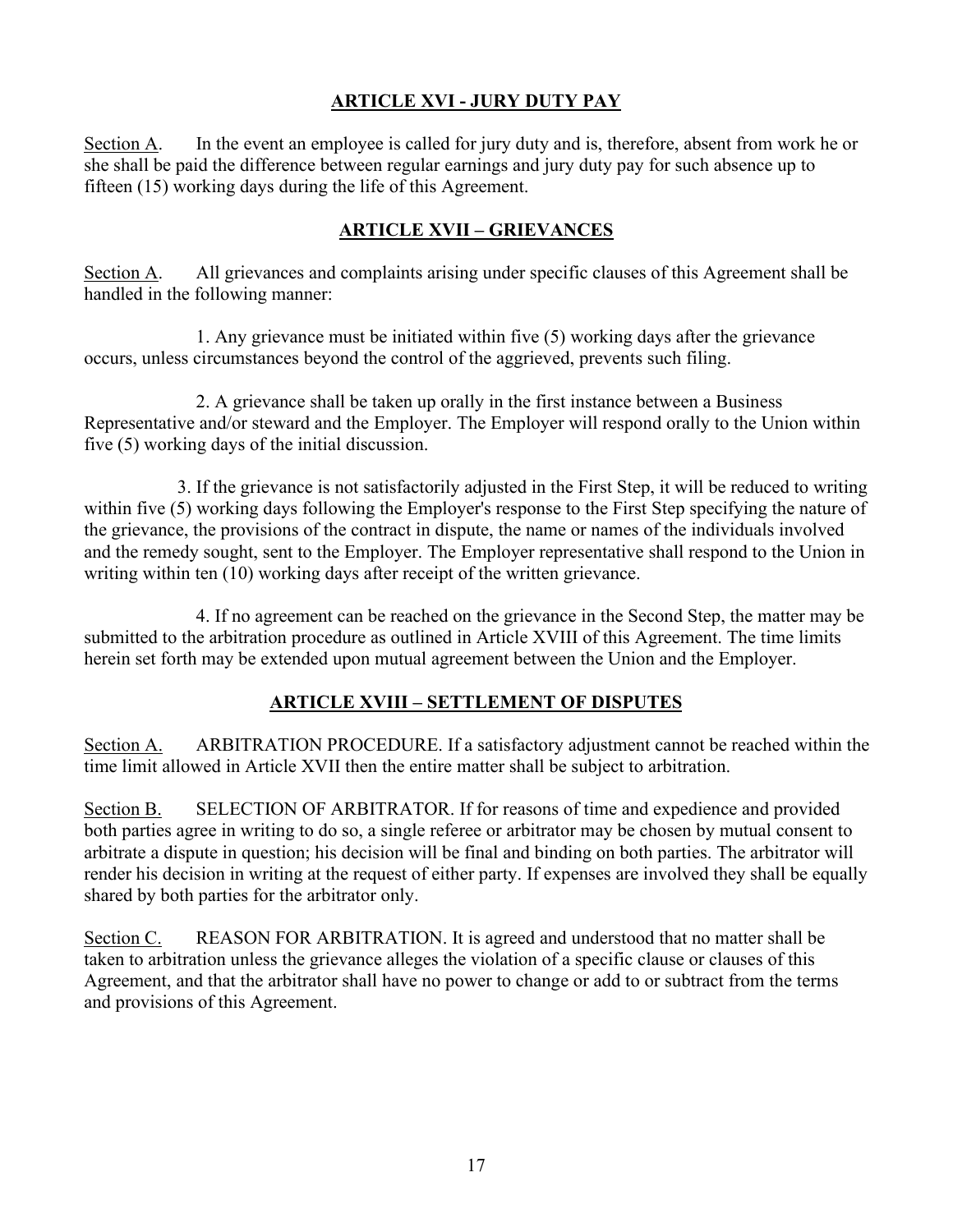#### **ARTICLE XIX - TRUST FUNDS**

Section A. DRUG TRUSTS. For all bargaining unit employees, the Employer (1) will pay into the Southern California United Food & Commercial Workers Unions and Drug Employers Trust Funds for the identical amounts contributed by other contributing Employers who provide the best medical plan offered and (2) will provide the identical benefits provided to the employees of the other contributing Employers who provide the best medical plan offered, except as provided below. These benefits include, but are not limited to Health and Welfare, Pension, Supplemental, Vacation, and Death Benefits. The Pension benefit for Trust Fund employees shall be maintained at the current accrual rate for the life of this agreement. If the accrual rates for clerks and/or pharmacists increase during drug negotiations, open the contract to allow for an additional increase.

#### **ARTICLE XX – 401(K) PLAN**

Section A. All non-probationary employees shall be eligible to participate in a 401(k) Plan. The Company will contribute a matching fifty percent (50%) up to the first ten percent (10%) of the deferral up to a maximum Employer contribution of one-thousand five hundred (\$1,500.00) per calendar year. Employer contributions will be made within thirty (30) days of the end of the Plan Year. The maximum amount of the employee contribution shall be determined in accordance with applicable laws and regulations.

#### **ARTICLE XXI – VALIDITY OF AGREEMENT**

Section A. GENERAL SAVING CLAUSE. It is the intent of the parties hereto to abide by all applicable Federal and State statutes covering the subject matter of this Agreement. Should any provision or provisions of this Agreement be determined to be contrary to any such Federal or State law, by any court or administrative tribunal, all other provisions of this Agreement shall remain in full force and effect, and substitutions for the invalidated provision or provisions shall be immediately negotiated.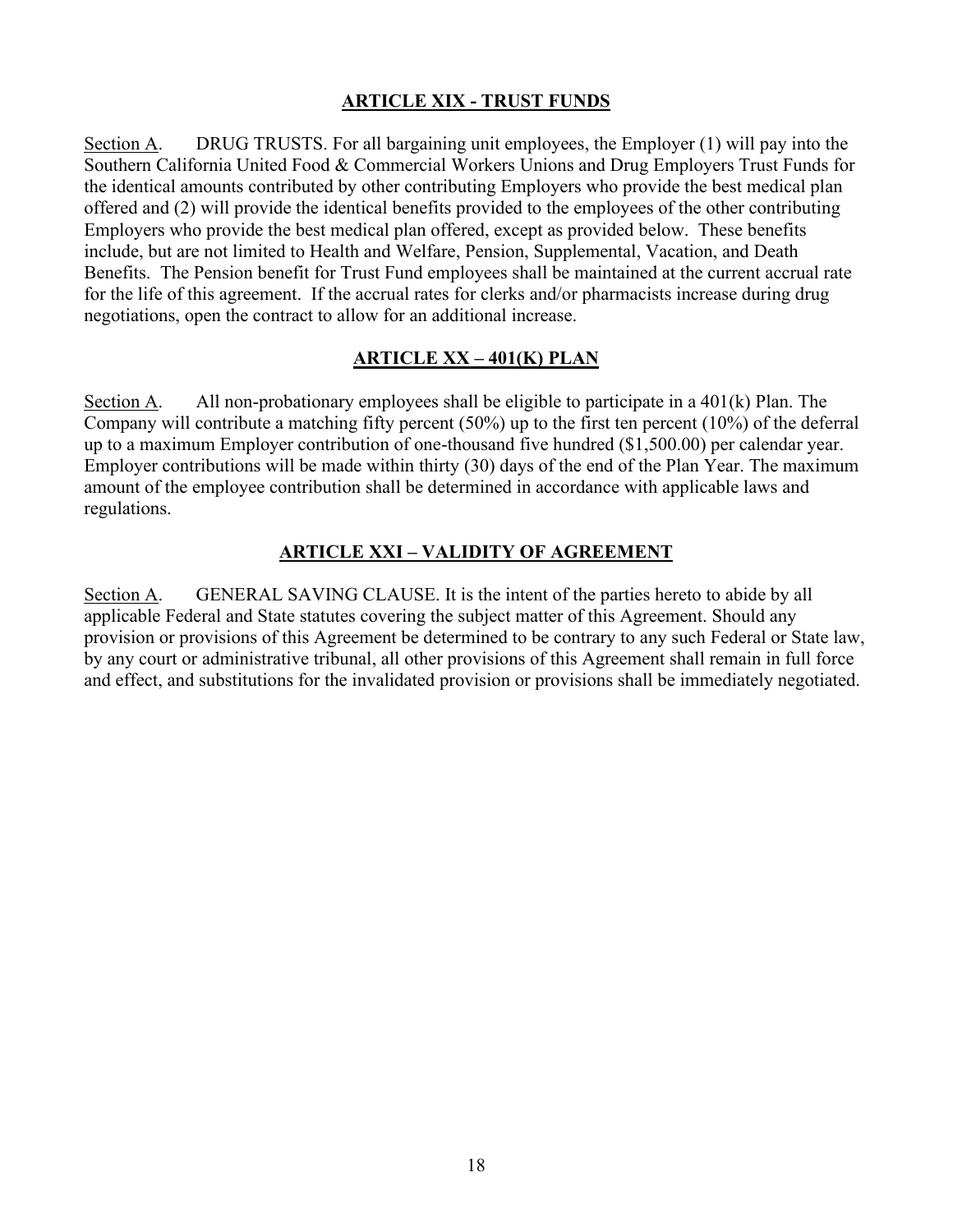#### **ARTICLE XXII – DURATION**

Section A. This Agreement shall be in full force and effect on and after the first  $(1<sup>st</sup>)$  day of April 2022 and shall terminate on the thirty-first (31<sup>st</sup>) day of March 2025. It shall be automatically renewed from year to year thereafter unless the Union or the Employer serves a sixty (60) day written notice of desire to modify or amend this Agreement.

IN WITNESS WHEREOF the parties being duly authorized have executed this Agreement this day of \_\_\_\_\_\_\_\_\_\_\_\_\_\_\_\_\_\_\_2022.

SOUTHERN CALIFORNIA UNITED FOOD & UFCW LOCAL 770 COMMERCIAL WORKERS UNIONS AND DRUG EMPLOYERS PENSION FUND

 $\nonumber \text{By} \begin{picture}(150,110) \put(0,0){\line(1,0){150}} \put(15,0){\line(1,0){150}} \put(15,0){\line(1,0){150}} \put(15,0){\line(1,0){150}} \put(15,0){\line(1,0){150}} \put(15,0){\line(1,0){150}} \put(15,0){\line(1,0){150}} \put(15,0){\line(1,0){150}} \put(15,0){\line(1,0){150}} \put(15,0){\line(1,0){150}} \put(15,0){\line$ John R. Young John M. Grant

Title Administrator Title President

4/11/2022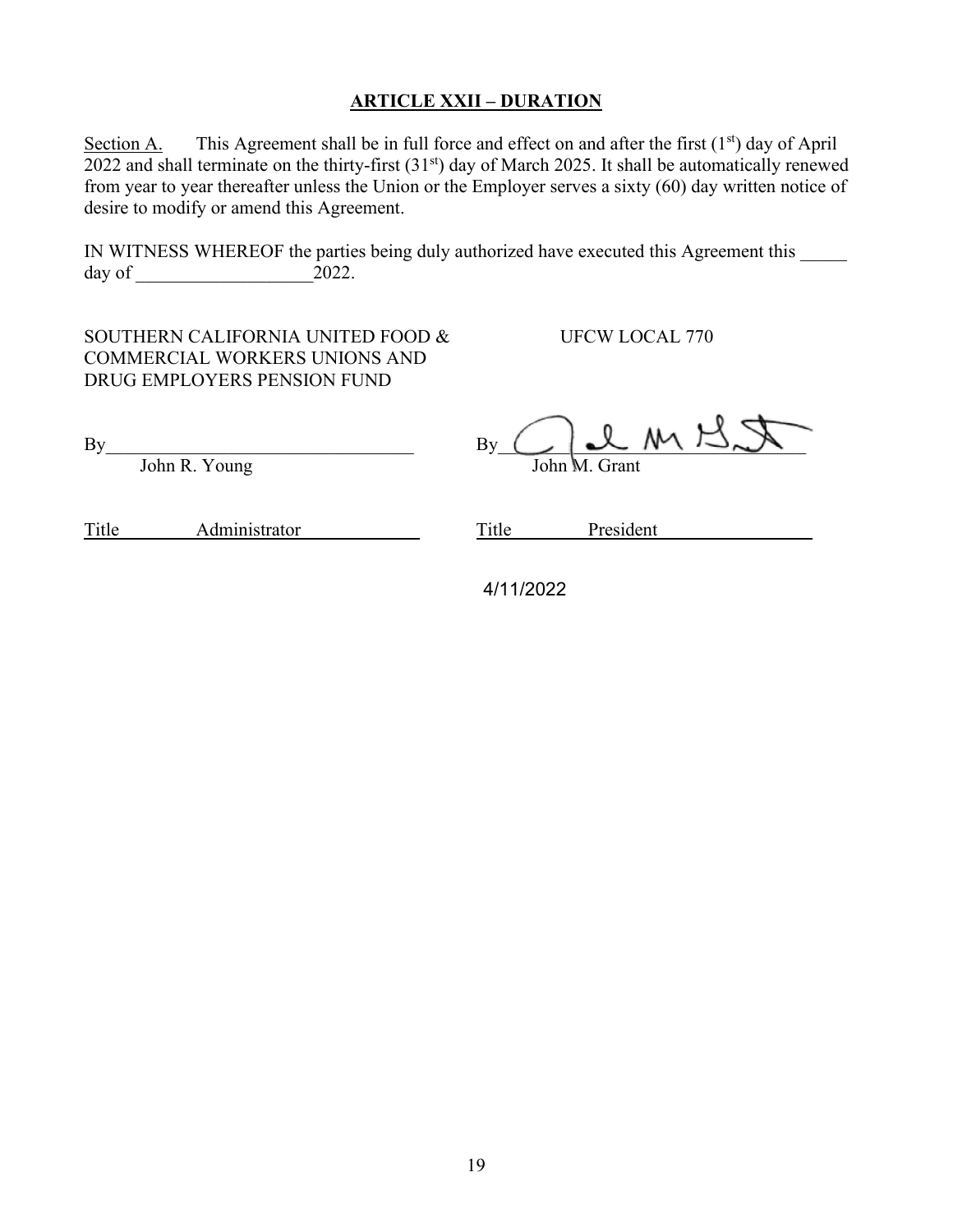#### **APPENDIX A – WAGES**

|                  | 4/1/22  | 4/1/23  | 4/1/24  |
|------------------|---------|---------|---------|
| <b>Group I</b>   |         |         |         |
| $1st - 26$ weeks | \$22.74 | \$23.88 | \$25.19 |
| $2nd - 26$ weeks | \$26.89 | \$28.23 | \$29.79 |
| Experienced      | \$30.77 | \$32.31 | \$34.09 |

### **Group II**

| $1st - 26$ weeks | \$21.32 | \$22.39 | \$23.62 |
|------------------|---------|---------|---------|
| $2nd - 26$ weeks | \$25.19 | \$26.45 | \$27.90 |
| Experienced      | \$28.80 | \$30.24 | \$31.90 |

#### **Group III**

| $1st - 26$ weeks | \$19.35 | \$20.32 | \$21.43 |
|------------------|---------|---------|---------|
| $2nd - 26$ weeks | \$22.83 | \$23.97 | \$25.29 |
| Experienced      | \$26.07 | \$27.37 | \$28.88 |

### **Group IV**

| $1st - 26$ weeks | \$17.97 | \$18.87 | \$19.91 |
|------------------|---------|---------|---------|
| $2nd - 26$ weeks | \$20.41 | \$21.43 | \$22.61 |
| Experienced      | \$23.28 | \$24.44 | \$25.79 |

#### **Training differential**

Employees shall receive a differential of \$2.00 /hour above their scale rate of pay while training new hires or promoted employees as directed by the Administrator.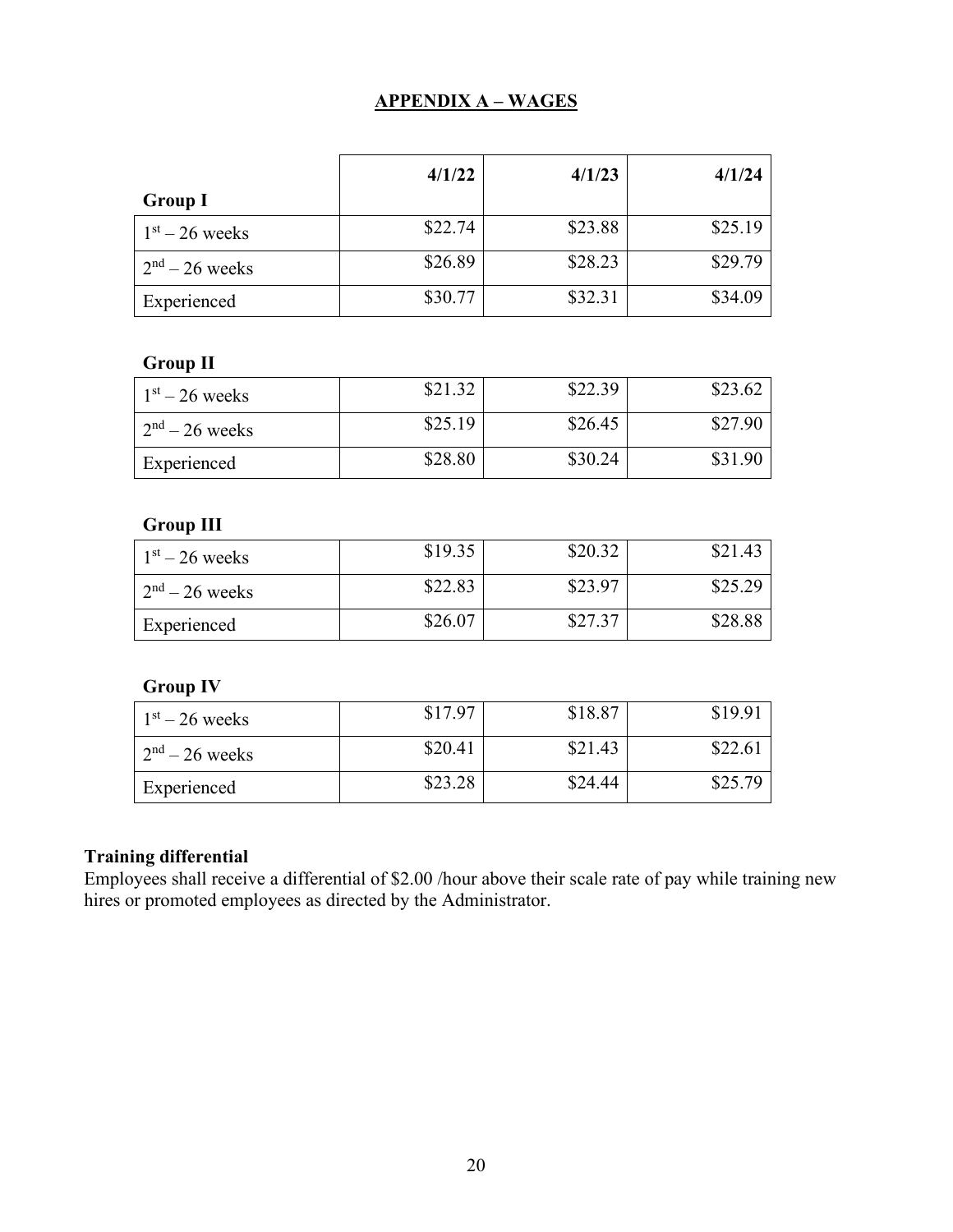#### **SUMMARY OF JOB CLASSIFICATIONS**

#### GROUP I **PENSION ANALYST**

Works under close supervision of the Supervisor in processing pension, retiree health and prescription and death benefits and the processing of retiree health enrollment, which requires determination of eligibility for these benefits and personal and telephone contact with participants, beneficiaries, the Branch Offices and employers. Also processes industry vacation, total and permanent disability and death claims.

#### GROUP I **MEDICAL-DENTAL CLAIMS EXAMINER**

Handles claims settlement problems under general supervision, interprets Plan provisions for application in specific, unusual cases and authorizes or handles claims investigations. Deals with other insurance carriers and, when not handled by Medical and Benefit Information Specialist, has telephone contact with the Branch offices concerning clarification of the basis for the benefit checks issued and communicates with claimants, physicians and hospitals as appropriate to adjudicate claims.

#### GROUP I **SECRETARY**

Under direct supervision, performs routine correspondence, maintains and updates Plan documents, contracts and reports under supervision using Word and Excel. Assists in the preparation for the Trustee meetings. Maintains routine files. Takes notes and transcribes Trustee meeting minutes.

#### GROUP I **ACCOUNTING SPECIALIST**

Performs all the job functions of contributions control clerk plus processes payroll and performs clerical duties in support of accounting functions. Balances weekly claims payments to weekly activity reports. Processes accounts payable and reconciles bank accounts. Is proficient in Microsoft Word, Excel and Outlook, ADP payroll and is able to learn MAS 90 software if necessary to job function. Prepares special excel spreadsheets analyzing data. Performs monthly follow up on stale dated checks. Maintains necessary filing in accounting department. May act as a liaison with the various Trust Fund departments for the scheduling and control of the input and output from these departments with regard to the computer operations. Maintains the employer billing file and prepares the monthly paid employer records for computer processing of the hours input which affects the processing of all benefit claims and eligibility.

#### GROUP I **BOOKKEEPER**

Performs all the job functions of a Contribution Control Coordinator and also, under general supervision, posts and balances subsidiary ledgers, cashbooks and journals. Journalizes transactions where judgment is involved as to the accounts affected, posts to general ledger and takes trial balance. Processes payroll and performs clerical duties in support of accounting functions. Processes accounts payable. Reconciles bank accounts, balances weekly claims payments to weekly activity reports. Is proficient in Microsoft Word, Excel and Outlook, ADP payroll and MAS 90 software. Prepares special Excel spreadsheets analyzing data. Maintains inventory of furniture and equipment. Performs monthly follow up on stale dated checks. Deposits federal, state and FICA taxes and files appropriate forms. Maintains necessary filing in accounting department.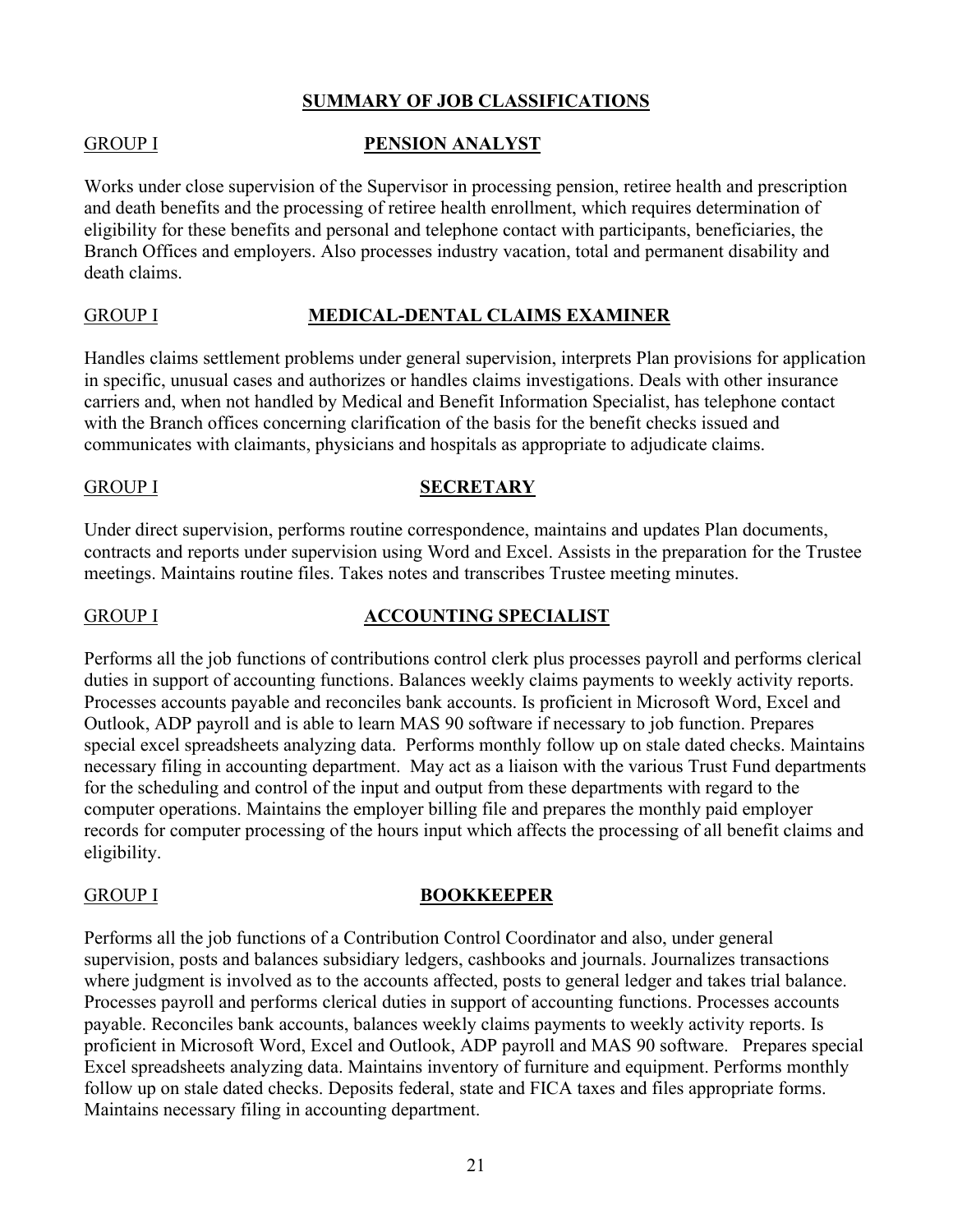#### GROUP II **CONTRIBUTION CONTROL COORDINATOR**

Posts, balances and maintains employer contribution records. Maintains files on labor agreements, reviews the effective dates and amounts of contribution rates payable under the individual labor agreements. Mails monthly employer contribution billings, maintains inventory control of forms and checks for various Trust Fund bank accounts and places orders as needed. Prepares bank deposits for various Trust Fund accounts.

#### GROUP II **ELIGIBILITY SPECIALIST**

Handles questionable eligibility situations making determinations that may require verification of employer records, evaluation of check stubs or other evidence of hours worked, disability certification and any other eligibility problems where status cannot be determined from the normal eligibility records developed by the office. In addition, performs routine clerical work involved in maintaining eligibility records and serves the participants by providing information on eligibility or answering inquiries by telephone or in person. Indexes.

#### GROUP II **ORTHODONTIC CLAIMS EXAMINER/ PHONE LIAISON**

Performs general clerical duties. Establishes and maintains files on individual claims, types transmittal letters as approved by Supervisor, handles routine telephone inquiries concerning claims, processes orthodontic claims. Handles telephone contact with the Branch Offices and participants, opens department mail, pulls pertinent files for referral to Claims Examiners and attaches mail to files for processing.

#### GROUP II **SUPPLEMENTAL SPECIALIST**

Processes applications for Supplementary Disability, Workers' Compensation and Unemployment. Responsible for issuing, balancing and mailing checks. Responsible for securing additional information when applications are incomplete. Telephone contact with Branch Offices, Workers' Compensation carriers, Unemployment and State Disability offices. Handles telephone and personal contact with participants and Branch Offices. Works with Eligibility Clerk in determining continuing eligibility for participants receiving supplementary benefits.

#### GROUP II **MEDICAL AND BENEFIT INFORMATION SPECIALIST**

Handles routine telephone inquiries concerning claims and benefit information. Enters new providers; indexes; checks incoming claims for provider information. Researches medical records as requested; handles return mail; processes checks/letters; handles microfilm transactions; other duties pertaining to the department.

#### GROUP II **PENSION ADJUSTER II**

Obtains information to verify pension service credits, issues monthly pension benefit checks, performs routine clerical work involved in maintaining pension records and assists participants by answering routine inquiries by telephone. Indexes, prepares quarterly trustee reports, sends initial Medicare enrollment letter and brochures.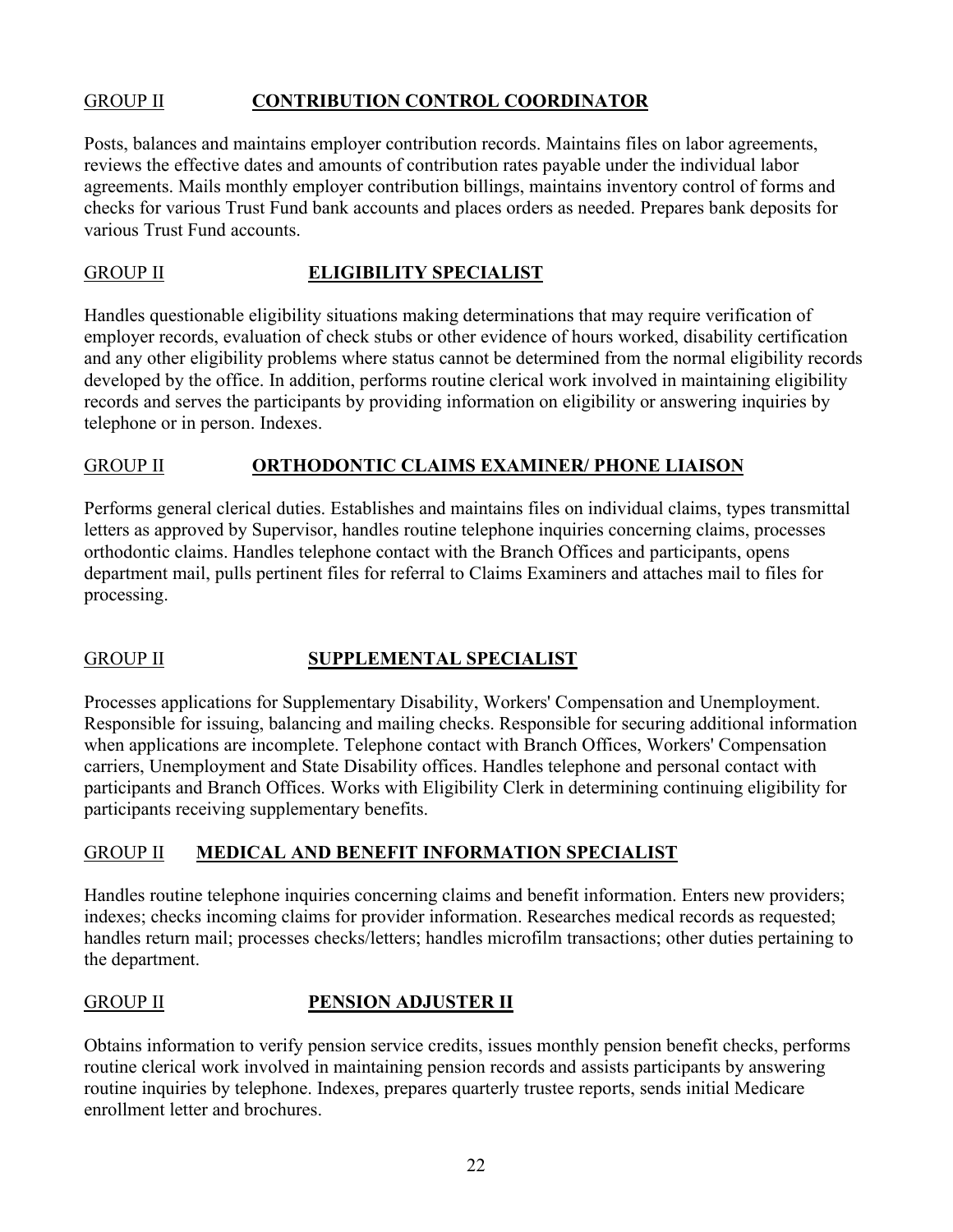#### GROUP II **BENEFIT FUND BRANCH OFFICE SPECIALIST**

Assists participants and beneficiaries with their Southern California Drug Benefit Fund benefits and makes routine determinations of eligibility from established eligibility records. Certifies eligibility on claim forms. Distributes benefit information, including Summary Plan Descriptions, assists participants with choice of health plans and is responsible for securing enrollment registration and beneficiary designation forms from all employee participants. Handles inquiries, requests for reimbursement and appeals for referral to the Central Trust Office.

#### GROUP II **CLAIMS EXAMINER II**

Adjusts routine claims. Secures additional information when filing is incomplete; handles adjustment problems under general supervision with work subject to review in cases involving interpretation of benefit policy language. Contacts the participants and the Branch Offices concerning interpretation of the benefits and the benefit checks issued; maintains claim files and distributes benefit checks and supporting documents.

#### GROUP III **CLERICAL SPECIALIST**

Performs general clerical duties including the distribution of new eligible notifications, benefit checks and supporting documents. Maintains the beneficiary files, maintains the over-age 19 year old dependent applications and verifies eligibility for contracted providers of ancillary benefits such as preventive medicine, chiropractic or vision panels. Word processing as directed.

#### GROUP III/IV **CONSOLE ATTENDANT – RECEPTIONIST**

Attends the telephone console and acts as office receptionist. Distributes daily mail for all departments, prepares medical claims and pension documents for scanning, assists in the alphabetizing of prescription claims, requests routine information from participants regarding incomplete death benefit forms and other routine forms.

#### GROUP III/IV **SCANNER / INDEXER**

Scans and indexes materials into imaging system, maintains equipment, shreds documents, and performs other duties pertaining to department; backs up Utility and Inventory Specialist when necessary; assists on reception desk as required.

#### GROUP III/IV **UTILITY AND INVENTORY SPECIALIST**

Responsible for incoming and outgoing Trust mail. Maintains Xerox, Fax and mail room machines. Signs administrative checks using check signing machine. Maintains inventory control of office supplies. Replenishes Xerox and Fax supplies as needed. Maintains daily log of postage and UPS usage using Excel spreadsheet. Keeps daily log of mileage to be reimbursed using Excel spreadsheet. Performs routine building maintenance. Acts as liaison with building and office equipment maintenance and repairmen. Has working knowledge of Excel and MS Word software, assists with the input of basic data in a spreadsheet format. Assists on reception desk as required.

#### GROUP III/IV **COMPUTER OPERATOR**